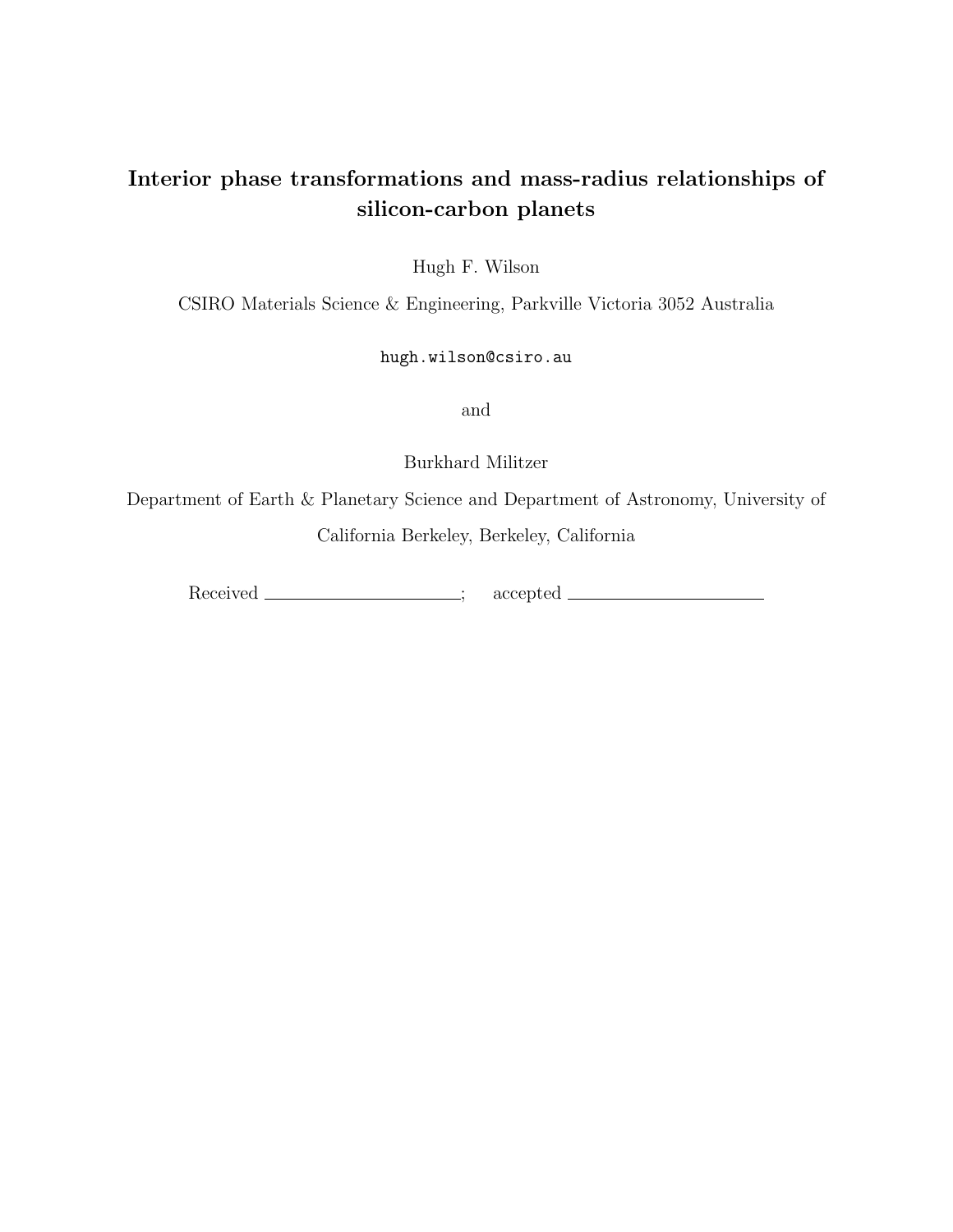### ABSTRACT

Planets such as 55 Cancri e orbiting stars with a high carbon-to-oxygen ratio are considered to consist primarily of silicon and carbon, with successive layers of carbon, silicon carbide and iron. The behaviour of silicon-carbon materials at planetary interior pressures at the extreme pressures prevalent in planetary interiors, however, has not yet been sufficiently understood. In this work we use simulations based on density functional theory to determine high-pressure phase transitions in the silicon-carbon system, including the prediction of new stable compounds with  $Si<sub>2</sub>C$  and  $Si<sub>2</sub>$  stoichiometry at high pressures. We compute equations of state for these silicon-carbon compounds as a function of pressure, and hence derive interior structural models and mass-radius relationships for planets composed of silicon and carbon. Notably, we predict a substantially smaller radius for SiC planets than in previous models. We also compute a new equation of state for iron. We rederive interior models for 55 Cancri e and are able to place more stringent restrictions on its composition.

Subject headings: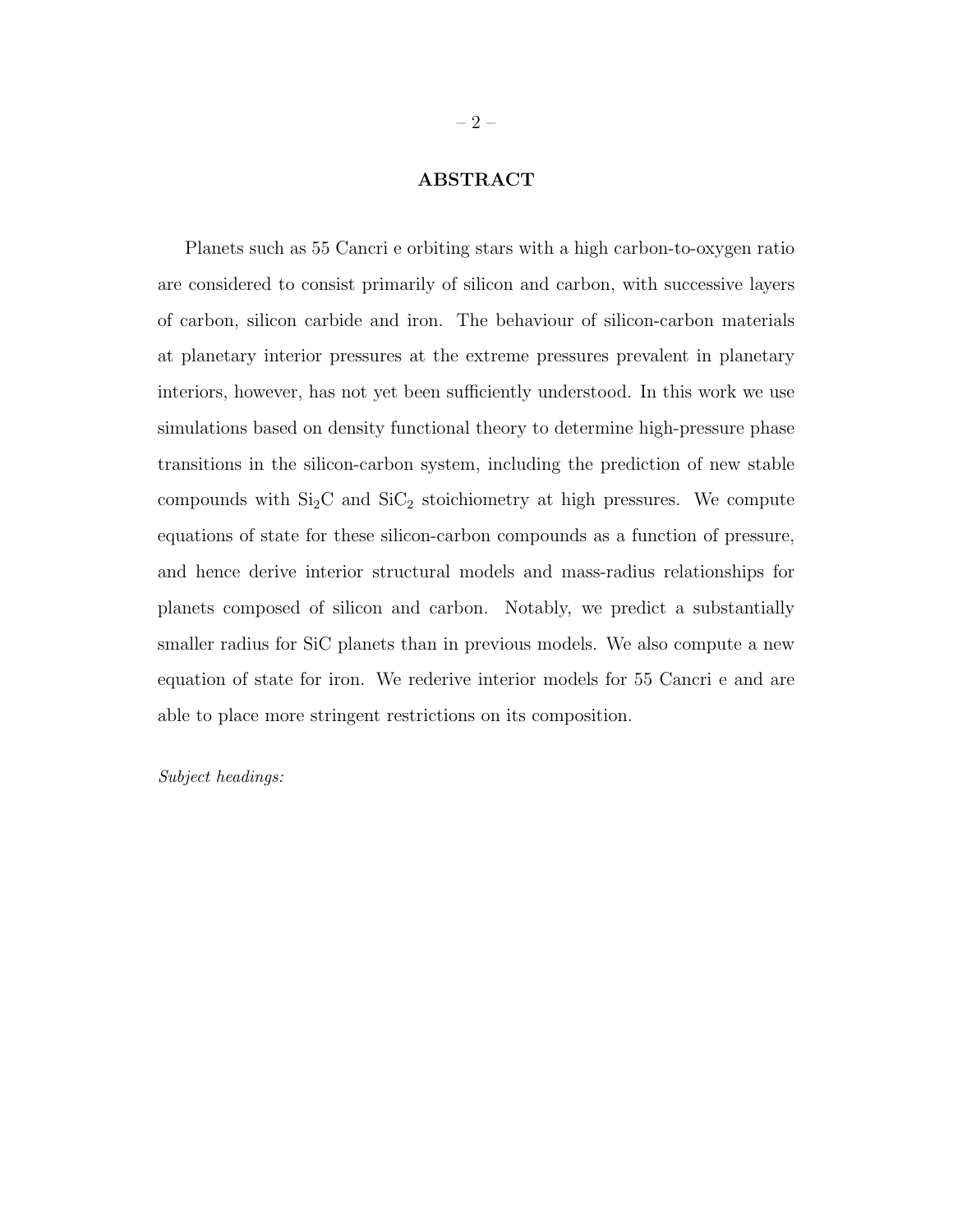#### 1. Introduction

The chemical diversity of stars in the universe is expected to result in an even greater chemical diversity among the planets which they host. According to condensation models (Bond et al. 2010; Kuchner & Seager 2005), a key variable determining the chemical makeup of planets is the carbon-to-oxygen ratio of the disk. In stellar nebuae with carbon-oxygen ratios in excess of 0.8 (Bond et al. 2010), condensation models predict solid bodies within the ice line to consist primarily of silicon carbide and carbon rather than the silicate materials of our own solar system, leading to the formation of solid planets consisting of silicon, carbon and possibly iron with minimal oxygen (Bond et al. 2010). Recent work on carbon-based planets has been particularly motivated by the detection of planets in the 55 Cancri system, whose carbon-oxygen ratio is likely to be in excess of 0.8 although measurement of this quantity remains uncertain (Teske et al. 2013). In particular the planet 55 Cancri e, whose mass-radius relationship suggests it may be insufficiently dense for a silicate composition (Demory et al. 2011), has been modelled as consisting of layers of carbon, SiC and iron (Madhusudhan et al. 2012).

The accuracy of interior models of carbon-based planets has been hampered by a lack of experimental or theoretical data on the behaviour of silicon-carbon materials at high pressures. The best available equations of state for high-pressure silicon carbide are based on the extrapolation of experimental data (Aleksandrov et al. 1989; Seager et al. 2007). Although the high pressure phase diagram of carbon and equation of state of has been extensively studied up to extremely high pressures of 100 Mbar using ab-initio theory (Martinez-Canales et al. 2012), the phase diagram of silicon carbide and pure silicon have not been studied at multi-megabar pressures. Furthermore, as we shall show, the assumption that SiC remains the sole stable stoichiometry of the silicon-carbon binary system at extreme pressures is not justified, analogous to the anomalous stoichiometries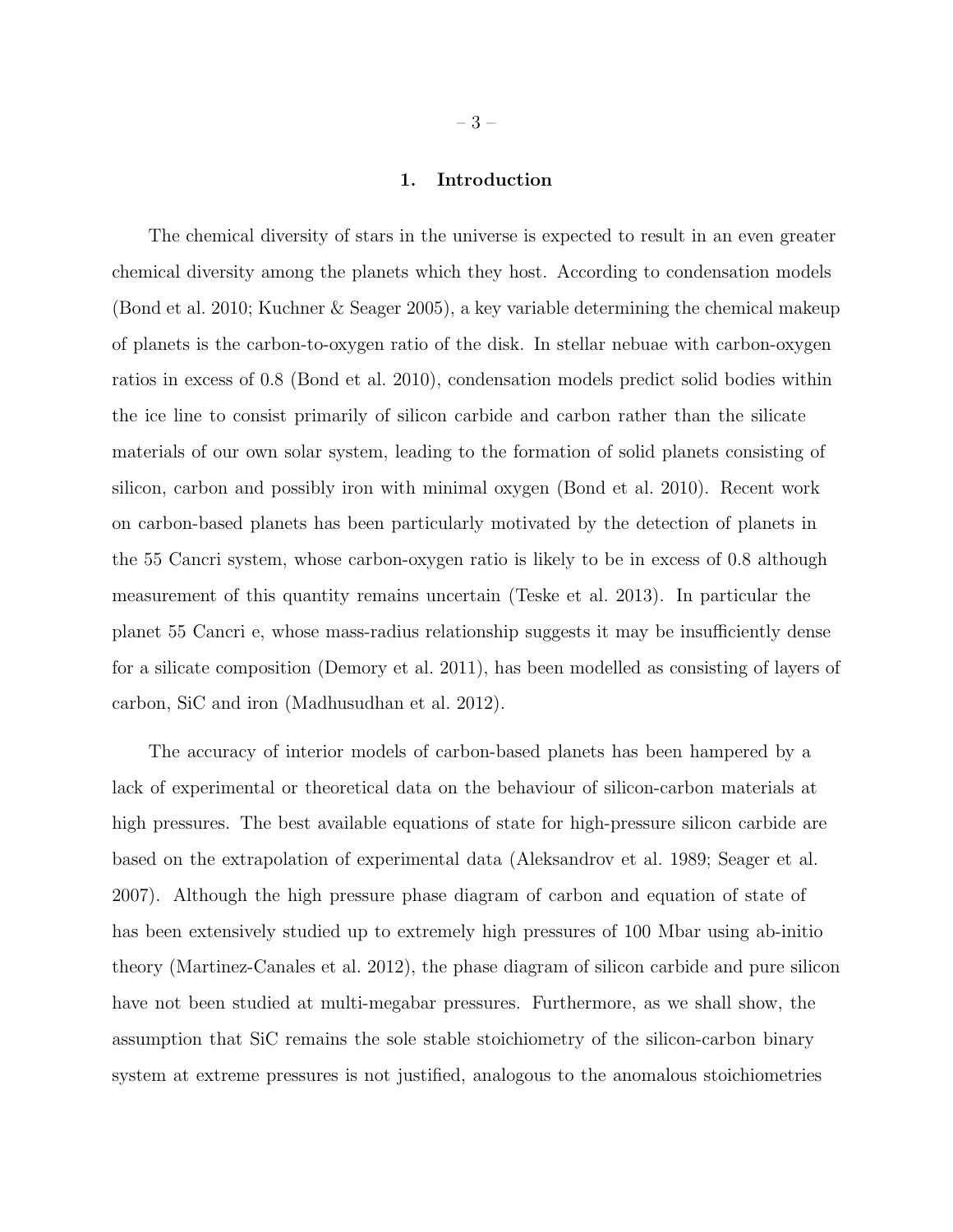seen at high pressures in materials such as  $MgSiO<sub>3</sub>$  (Umemoto et al. 2006) and  $H<sub>2</sub>O$  (Zhang et al. 2013; Pickard et al. 2013). In order to build accurate interior models of silicon-carbon rich planets and hence to determine expected mass-radius relationships for silicon-carbon planets as a function of composition, it is thus necessary to more accurately model the high-pressure behaviour of these materials.

In this work, we compute the high-pressure phase diagram and equations of state of the silicon-carbon binary system up to pressures of 40 Mbar. We use an ab initio random structure search algorithm to find relevant high-pressure phases of silicon, carbon, silicon carbide and  $\mathrm{Si}_n\mathrm{C}_m$  compounds of alternative stoichiometries. We predict new high-pressure phases of silicon carbide and silicon, and new stable high-pressure compounds with stoichiometry  $Si<sub>2</sub>C$  and  $Si<sub>2</sub>$ . We compute equations of state for each relevant material and derive mass-radius relationships for silicon-carbon planets with interior pressures up to 40 Mbar. Our equation of state for SiC is twelve percent denser that used by Seager et al, leading to substantially smaller radii for silicon-carbon planets than had previously been suggested. We derive layered models for planets which take the novel  $Si<sub>2</sub>C$  and  $Si<sub>2</sub>$  phases into account In addition, we revise earlier equations of state for high-pressure iron. Our new results allow a refinement of the interior models of 55 Cancri e derived by Madhusudhan et al. (2012) which allow us to put stronger constraints on possible compositional models for this planet; in particular we eliminate possibilities of pure SiC or SiC-iron compositions.

#### 2. Phase diagram of the silicon-carbon system

For pressures higher than 4 Mbar that cannot be reached with diamond anvil cell experiments, our understanding of planetary materials relies primarily on theoretical methods. In order to compute equations of state of silicon and carbon containing materials at high pressure, it is first necessary to know the phase diagram of the silicon-carbon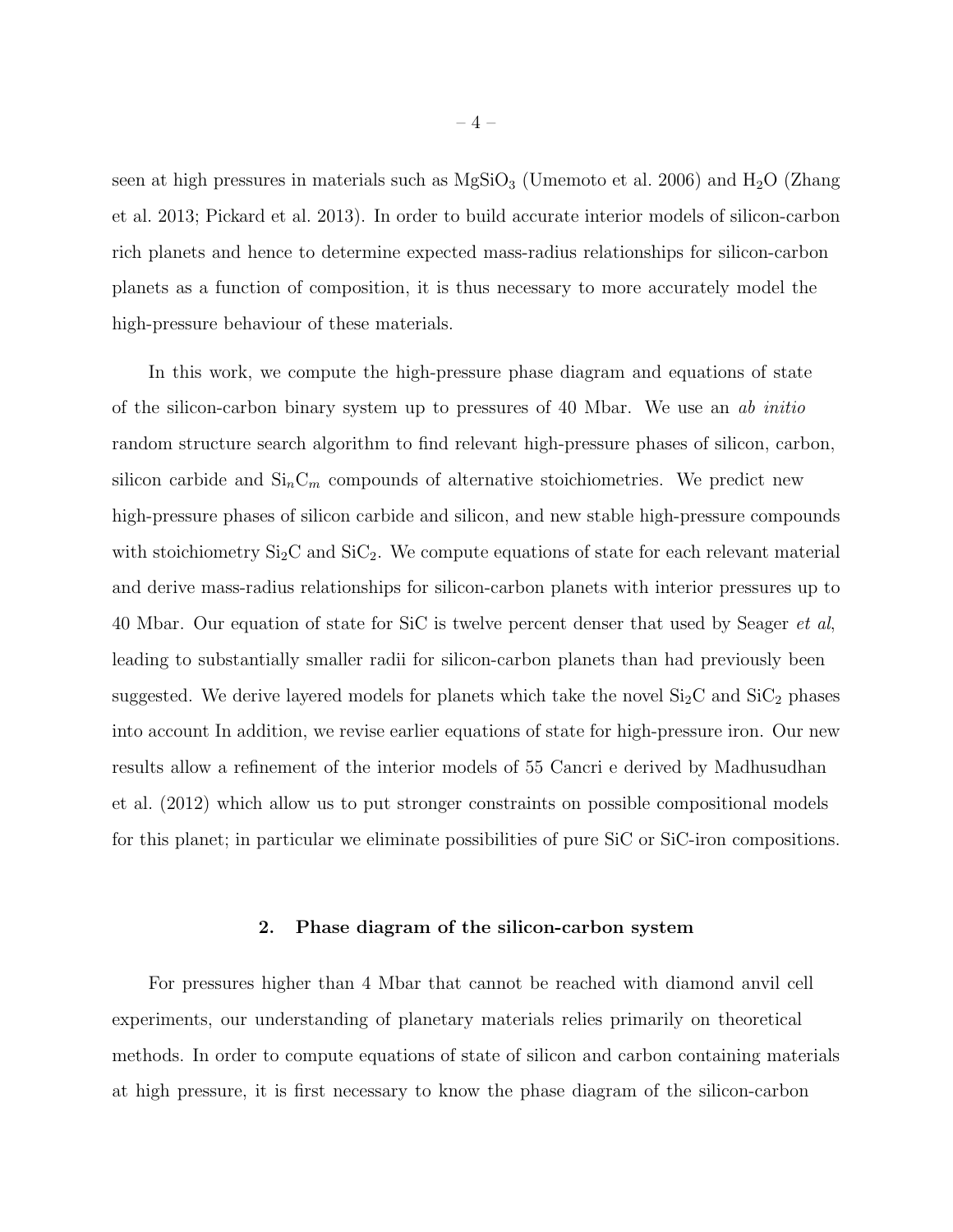binary system including the onset of phase transitions and the stoichiometric relationships, requiring a search through the space of possible structures to find the ground-state phase and stoichiometry as a function of pressure. The Ab Initio Random Structural Search (AIRSS) algorithm (Pickard & Needs 2006) has emerged as a successful method for finding stable crystal structures of materials, particularly at high pressures, with an efficiency comparable to more algorithimically complex methods such as genetic algorithms. In the AIRSS methodology, randomly generated cell geometries are filled with randomly positioned atoms. Efficient geometry relaxation procedures are used to find the nearest local minimum. Although most randomly generated structures do not lead to the absolute ground state structure, it is found that a sufficiently large portion do so to allow the identification of ground state. Consistently and repeatedly finding a single structure to be lower in enthalpy than all competing structures may be considered to be reasonable evidence that it is the true lowest-enthalpy structure at that pressure. Although no optimisation scheme can be guaranteed to find the lowest-enthalpy structure, the past success of AIRSS (Pickard & Needs 2011) gives us reasonable confidence in its ability to produce ground state structures.

Here ab initio random structure searches were undertaken at 10, 20 and 40 Mbar. For each set of pressure and stoichiometry (C, Si, SiC and  $\text{Si}_{m} \text{C}_{n}$  structures detailed below), we begin by generating at least eight hundred random structures of between one and four stoichiometric units. All density functional theory theory (DFT) simulations in this paper used the VASP code (Kresse  $&$  Furthmüller 1996), pseudopotentials of the projector augmented wave type (Blöchl 1994) and the exchange-correlation functional of Perdew et al. (1996). The positions are initially optimised using a conjugate gradient algorithm until the difference between successive energies is less than 0.001 eV, using a plane wave cutoff of 500 eV and a grid of  $4 \times 4 \times 4$  k-points to sample the Brillouin zone. Following the initial runs, the fifty structures lowest in enthalpy are subjected to a second, more accurate minimisation which uses a denser  $12 \times 12 \times 12$  k-point grid and a 1200 eV cutoff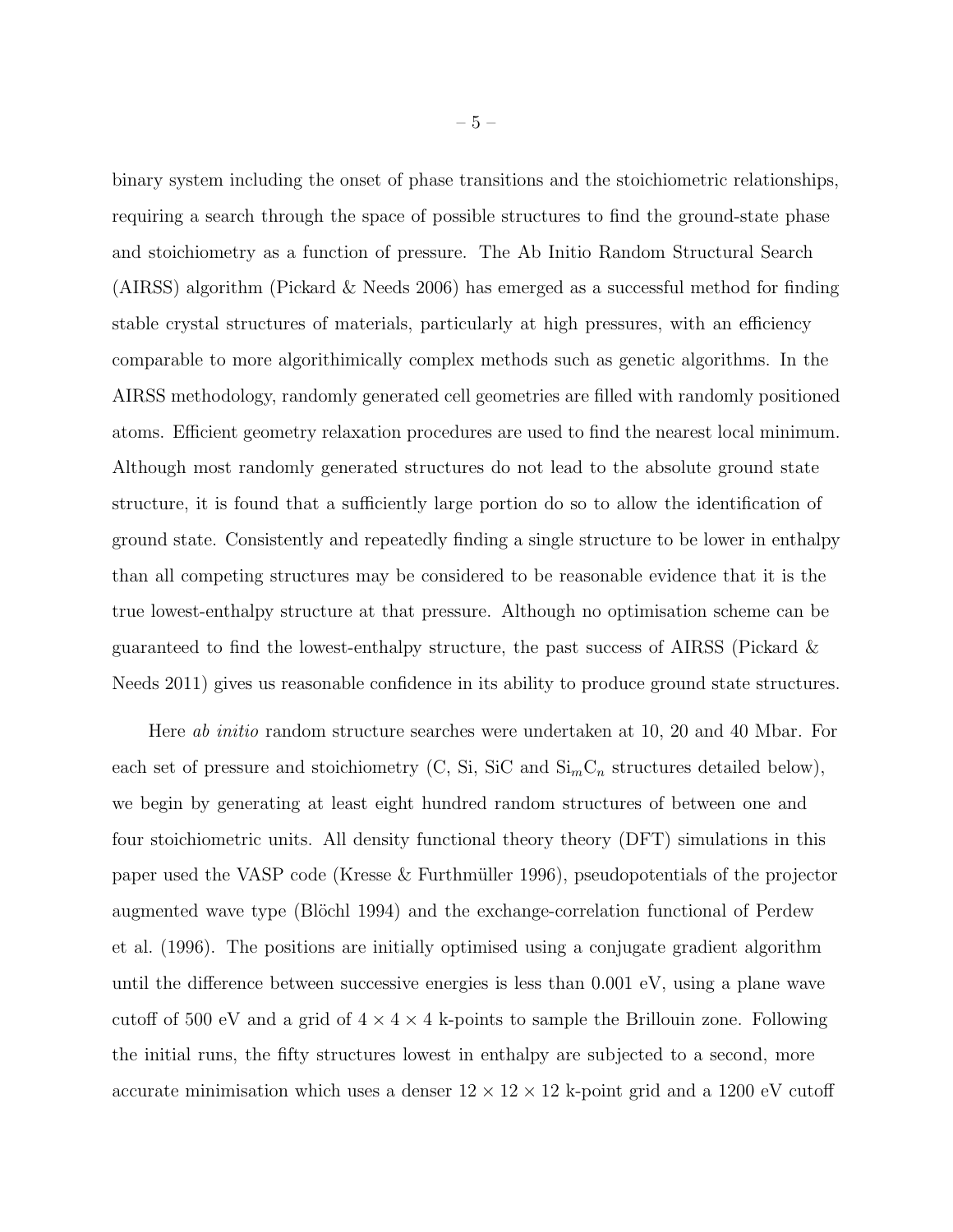energy for the plane wave expansion. Finally, to obtain accurate enthalpy-pressure curves we recompute the stablest few structures using a 1200 eV cutoff and  $32 \times 32 \times 32$  k-points, to ensure accurate and comparable enthalpies between structures with different cells. As a sole exception, a  $24 \times 24 \times 24$  k-point grid was used for the SiC rocksalt structure due to memory constraints, however this should not have an appreciable effect on our results.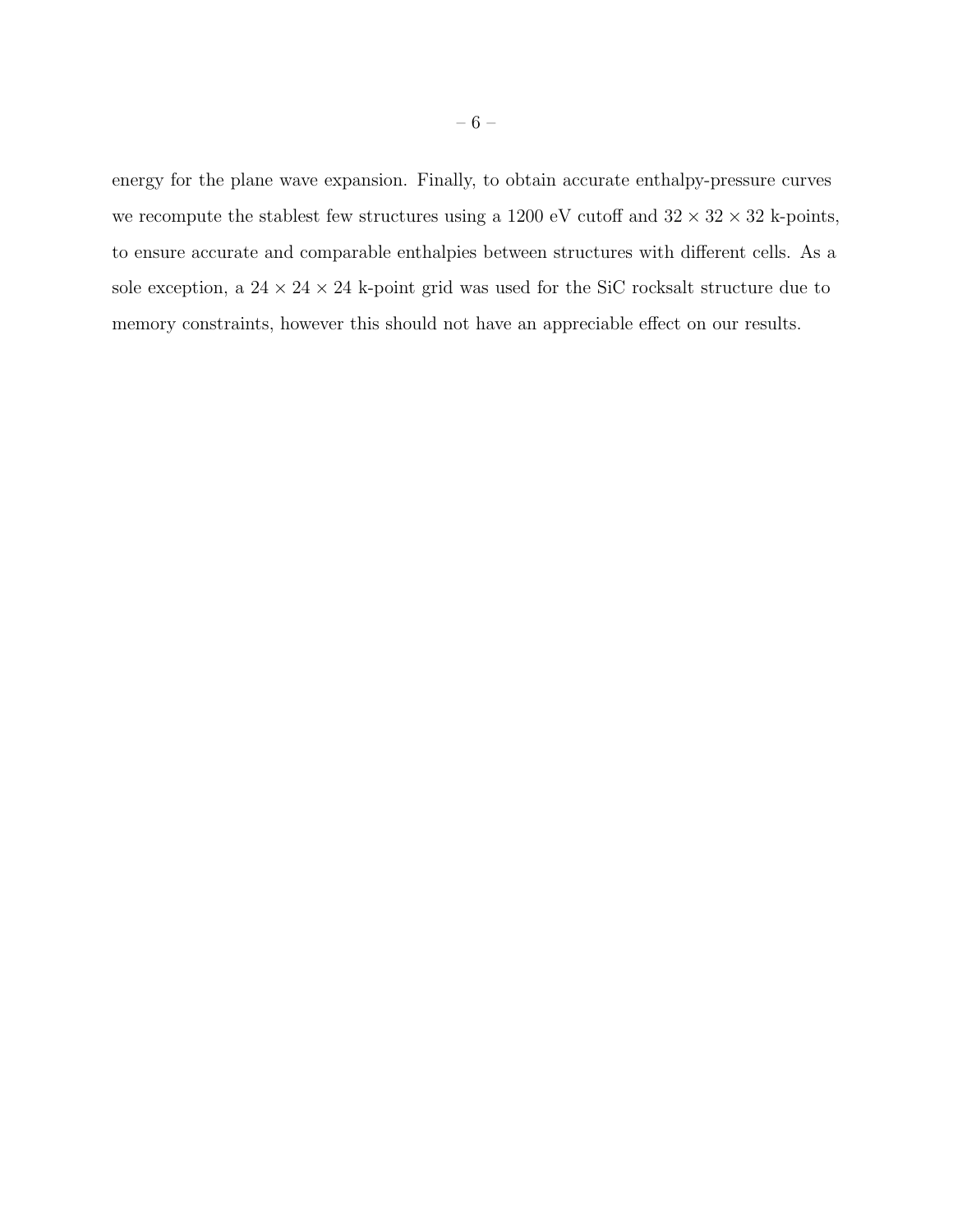| Species           | Structure        | Pressure (Mbar) | Density $(g/cc)$ | Enthalpy (eV/atom) |
|-------------------|------------------|-----------------|------------------|--------------------|
|                   |                  |                 |                  |                    |
| $\mathcal{C}$     | Diamond          | 10.0            | 6.9604           | 14.0268            |
| $\mathcal{C}$     | BC8              | 20.0            | 9.0754           | 29.3157            |
| $\mathcal{C}$     | $_{\rm sc}$      | 30.0            | 10.9662          | 41.9489            |
| $\mathcal{C}$     | $_{\rm sc}$      | 40.0            | 12.1622          | 52.6657            |
| SiC               | Rocksalt         | 10.0            | 8.9794           | 23.8815            |
| SiC               | Rocksalt         | 20.0            | 11.4365          | 44.1922            |
| SiC               | Cmcm             | 30.0            | 13.8407          | 60.7266            |
| SiC               | Cmcm             | 40.0            | 15.4883          | 74.8858            |
| Si                | fcc              | 10.0            | 9.6443           | 36.6189            |
| Si                | fcc              | 20.0            | 12.3085          | 63.0787            |
| Si                | bcc              | 30.0            | 14.5602          | 84.8214            |
| Si                | bcc              | 40.0            | 16.2821          | 103.6850           |
| Si <sub>2</sub> C | I4/mcm           | 10.0            | 9.6143           | 28.4635            |
| Si <sub>2</sub> C | I4/mcm           | 20.0            | 12.2461          | 49.9598            |
| Si <sub>2</sub> C | I4/mcm           | 30.0            | 14.2369          | 67.7320            |
| Si <sub>2</sub> C | I4/mcm           | 40.0            | 15.9022          | 83.3526            |
| SiC <sub>2</sub>  | C <sub>mmm</sub> | 10.0            | 8.7326           | 21.4377            |
| SiC <sub>2</sub>  | C <sub>mmm</sub> | 20.0            | 11.1627          | 39.4868            |
| SiC <sub>2</sub>  | C <sub>mmm</sub> | 30.0            | 12.9951          | 54.3792            |
| SiC <sub>2</sub>  | C <sub>mmm</sub> | 40.0            | 14.5414          | 67.4479            |

Table 1. Equation of state data including density and enthalpy per atom for silicon-carbon material phases.

Note. — Table 1 is published in its entirety in the electronic edition of the  $A {\it strongly} is a$ Journal. A portion is shown here for guidance regarding its form and content.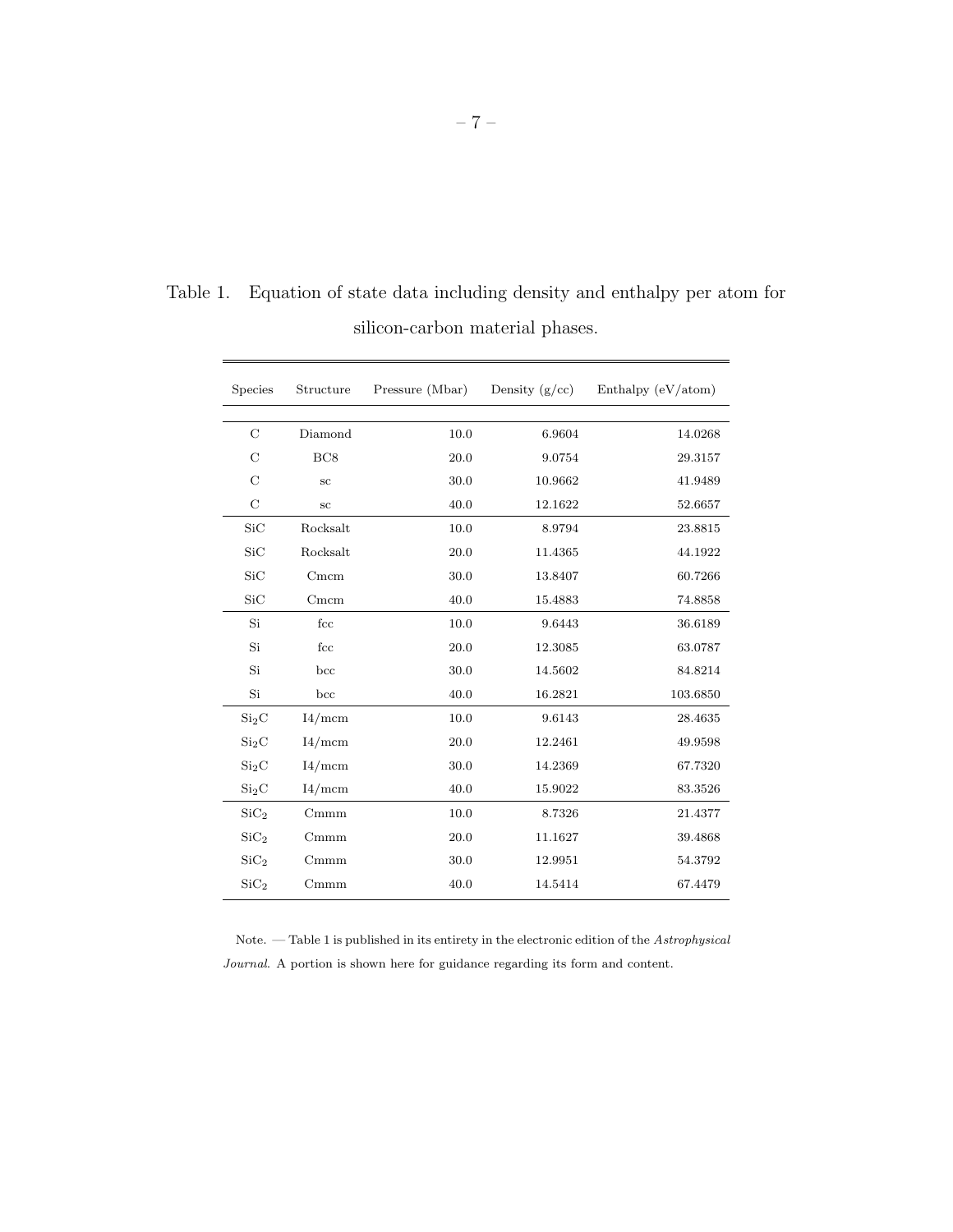High-pressure phases of elemental carbon have been the study of a multiplicity of previous studies (Yin 1984; Grumbach & Martin 1996; Correa et al. 2008), and most recently an AIRSS study (Martinez-Canales et al. 2012) which predicted zero-temperature phases of carbon up to 100 Mbar. We find an identical progression of ground-state structures, shown in Figure 1. Our transition pressures match those of previous calculations, with carbon in the diamond phase transitioning to the BC8 phase at 10.0 Mbar and then to the simple cubic structure at 28.9 Mbar, compared to 9.9 and 29.0 Mbar in Martinez-Canales et al. (2012).

Pure silicon has been the study of fewer high-pressure theoretical studies. A transition from the hexagonal close packed (hcp) to the face-centered cubic (fcc) structure was predicted and experimentally confirmed to occur at 0.78 Mbar by Duclos et al (Duclos et al. 1987). Using AIRSS we confirm the fcc structure to remain the ground state structure at 10 and 20 Mbar. However, at 40 Mbar we find the body centered cubic (bcc) structure to be stabler. From a plot of enthalpy vs pressure (Figure 1) we find a transition from bcc to fcc at 27 MBar.

Although silicon carbide at lower pressures exhibits a complex phase diagram, the high-pressure phase diagram is relatively simple. At 10.5 kBar, silicon carbide is known experimentally to transform into the rocksalt phase (Sekine & Kobayashi 1997). No other structure has been predicted at higher pressures. Our calculations find the rocksalt phase to remain stable at pressures as high as 10 and 20 Mbar. At 40 Mbar, however, we find a new SiC structure with Cmcm symmetry to be the stablest geometry. This structure is found to be structurally identical to the B33 structure of CrB, and is a layered structure in which each C or Si atom has five equally near neighbours of the opposite species within one layer unit, and two slightly further neighbours of the opposite species in the next layer. Structural parameters of the *Cmcm* SiC structure are given in online supplementary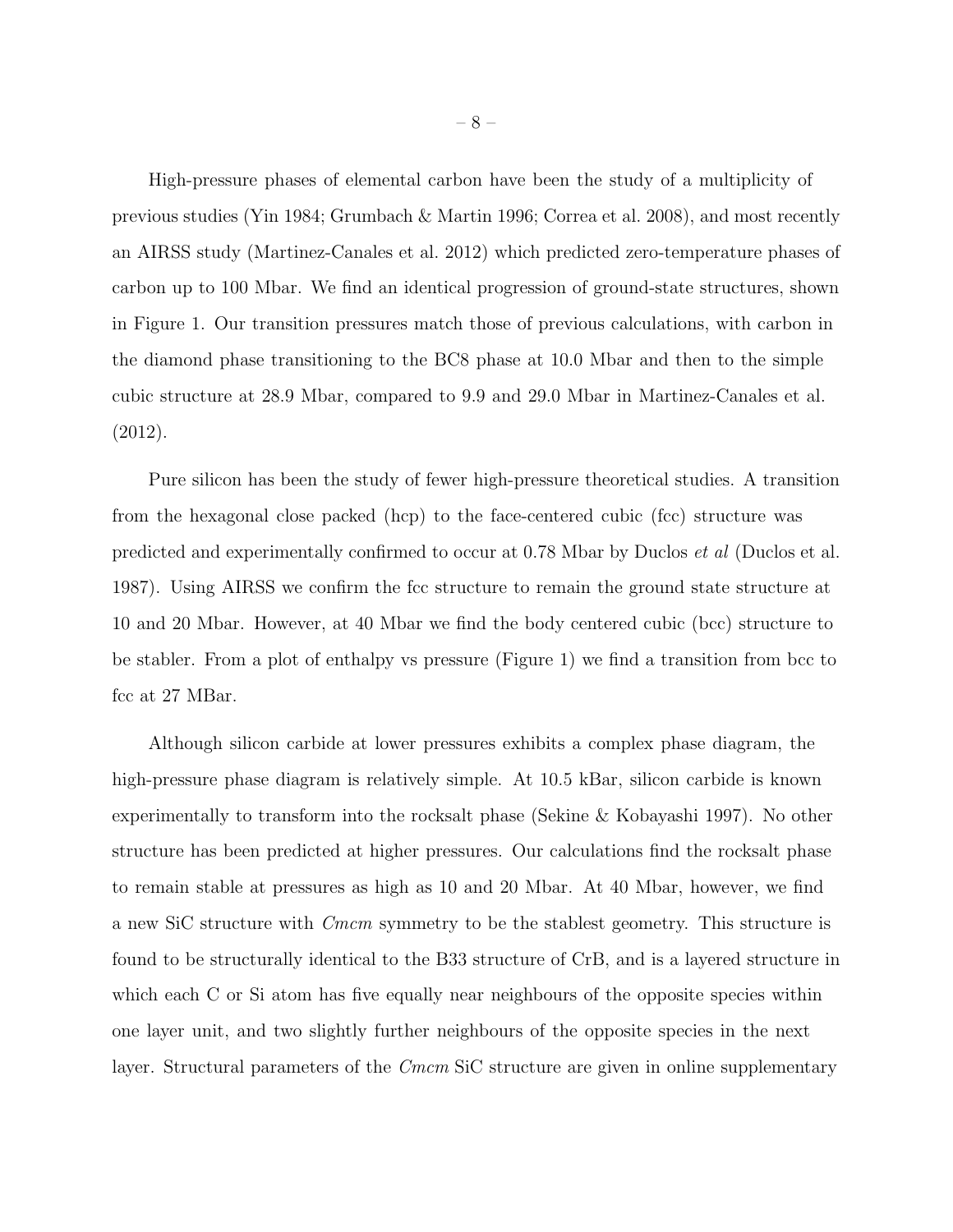material. The transition from the rocksalt to the *Cmcm* structure is found to occur at 27 Mbar.

We now turn our attention to the search for silicon-carbon structures with alternative stoichiometries. Here we restrict our attention to structures with simple integer ratios of atomic species – C:Si = 1:2, 1:3, 1:4, 2:3, 2:1, 3:1, 4:1 and 3:2. The space of compounds with each of these stoichiometries up to 4 functional units per cell was searched at 40 Mbar, and the enthalpy of the stablest compounds at each stoichiometry plotted as a function of elemental ratios in a convex hull diagram as seen in Figure 2. The convex hull diagram depicts the stability of material phases as a function of their chemical composition. If a point lies below the line joining two adjacent compositions then this structure is stable relative to an (unmixed) combination of the adjacent phases. At 40 Mbar it is found that two new stoichiometries have become stable relative to the combination of other compounds:  $\text{SiC}_2$  (stabler than  $\text{SiC} + \text{C}$ ) and  $\text{Si}_2\text{C}$  (stabler than  $\text{SiC} + \text{Si}$ ).

The  $\text{SiC}_2$  structure found at 40 Mbar is a structure with  $\textit{Cmmm}$  symmetry. The Cmmm structure consists of alternating rows of silicon atoms, which are bonded to four silicon atoms in a planar configuration, and a second class of carbon atoms which are bonded to six silicon atoms. We are not aware of any other compound displaying this crystal structure. Structural parameters of the *Cmmm* structure are given in online supplementary material. Subsequent AIRSS searches at 20 and 10 Mbar found this structure to remain the ground-state stoichiometry at these lower pressures.

For  $Si<sub>2</sub>C$ , a structure with  $I<sub>4</sub>/mcm$  symmetry was found to be the ground state at 40 Mbar. Examination of this structure reveals it to be identical to the C16 structure of Al2Cu. In this structure, carbon atoms form close-packed linear chains with each carbon atom equidistantly spaced from eight Si atoms. Structural parameters of this structure are given in Table ??. Similar to the  $\text{SiC}_2$  case, AIRSS searches at 20 and 10 Mbar found this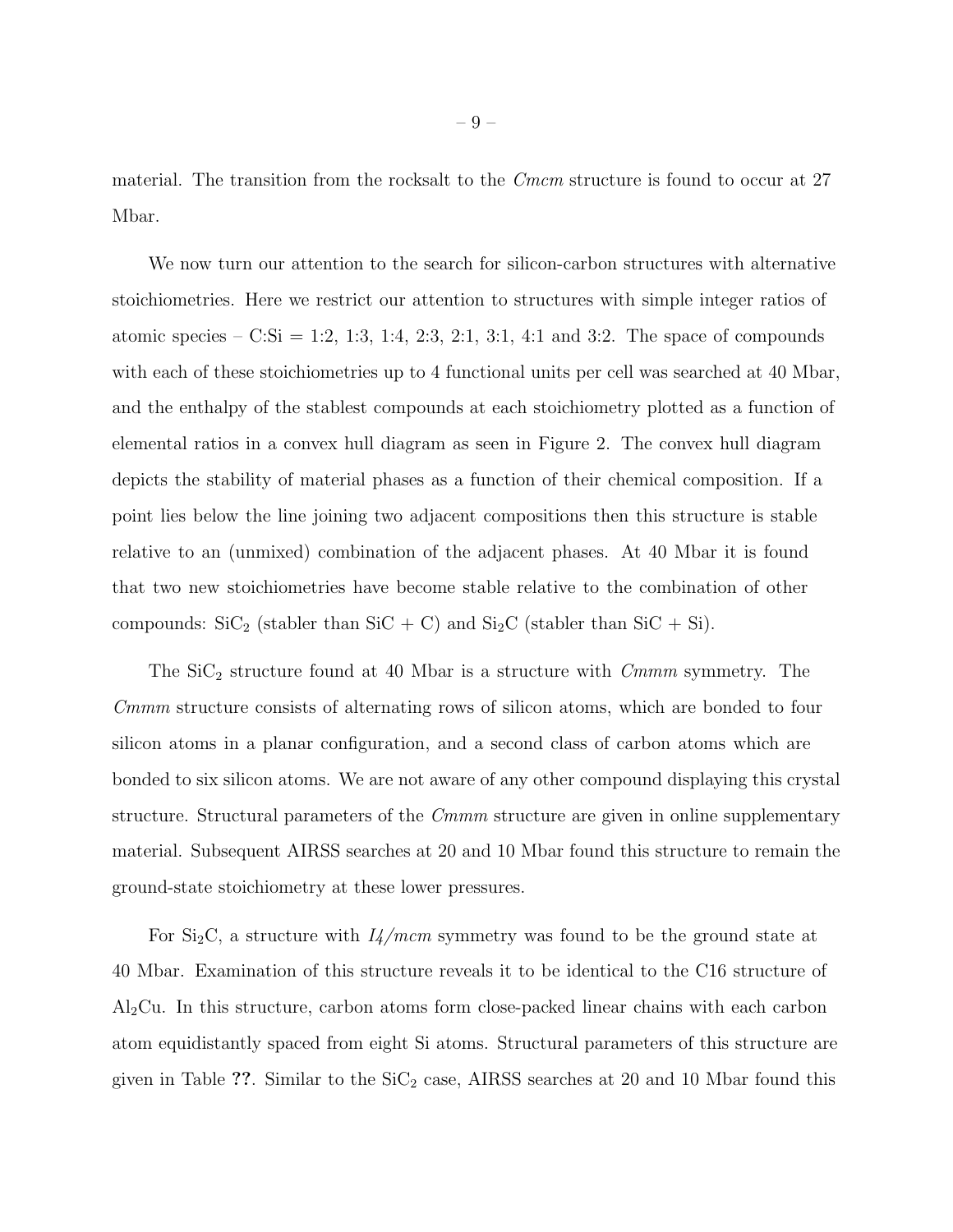

Fig. 1.— Pressure vs enthalpy plot for the examined structures at zero temperature for (a) carbon, (b) SiC and (c) silicon. Only structures which represent the thermodynamic ground state at some pressure between 10 and 40 Mbar are shown.

structure to remain the ground-state stoichiometry at these lower pressures.

Next, we computed equations of state of each for the  $\text{SiC}_2$  and  $\text{Si}_2\text{C}$  structures the formation energy relative to SiC + Si or SiC + C. Figure 3 shows the enthalpy of the Si<sub>2</sub>C and  $\text{SiC}_2$  phases relative to separate phases of SiC and C/Si. It is found that  $\text{SiC} + \text{Si}$ will form the  $I//mcm$  Si<sub>2</sub>C phase at 13 Mbar, with the formation enthalpy continuing to increase with pressure. The  $C<sub>mmm</sub> SiC<sub>2</sub> structure becomes stable at a higher pressure of$ 23 Mbar relative to  $SiC + C$ . The phase transition to the simple cubic structure of carbon, however, results in the formation enthalpy of  $\text{SiC}_2$  decreasing above 29 Mbar. Although  $\mathrm{SiC}_2$  remains stable relative to  $\mathrm{SiC} + \mathrm{C}$  at 40 Mbar, the highest pressure studied here, a transition back to  $SiC + C$  stability is possible at higher pressures but lies beyond the scope of this work.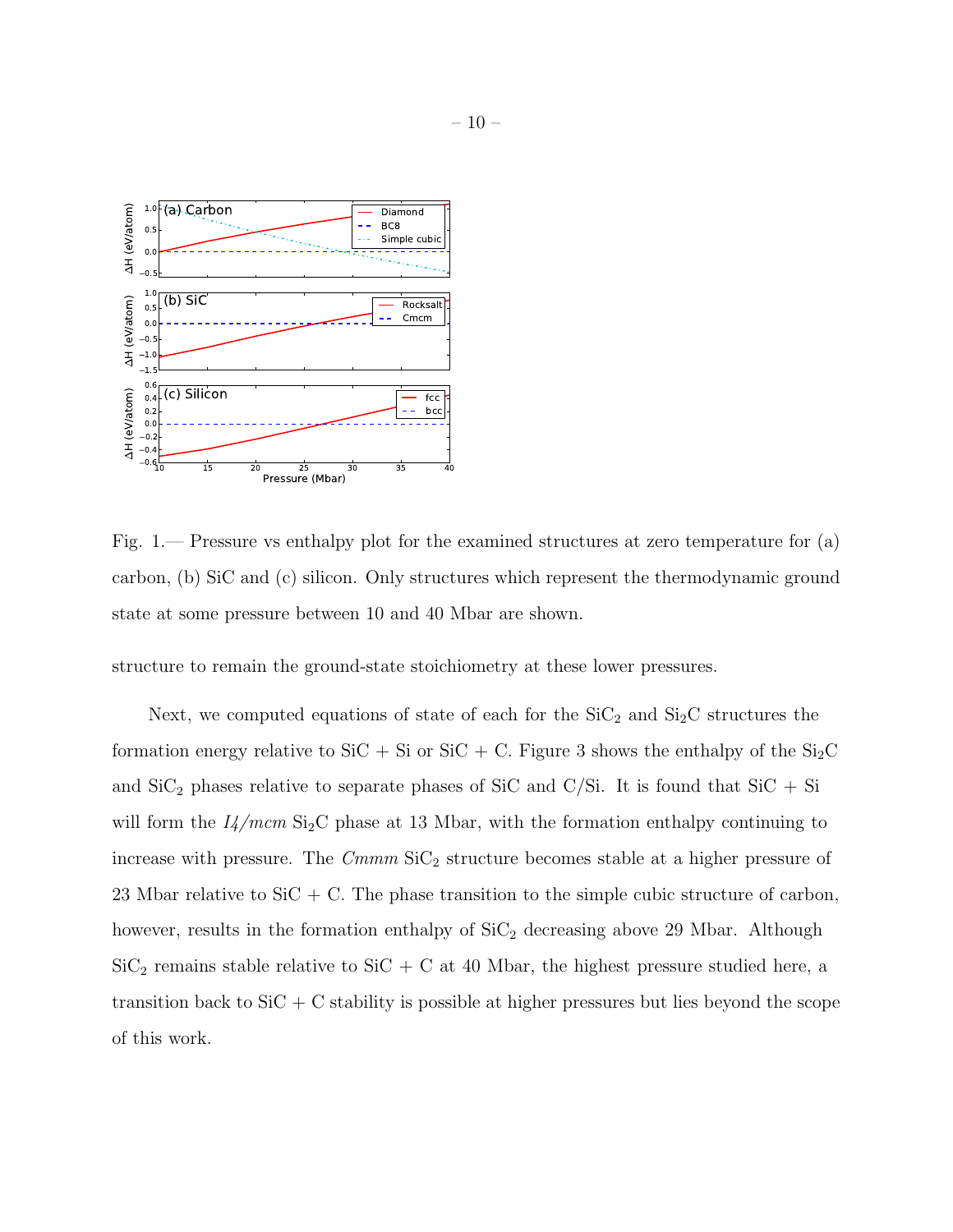

Fig.  $2-(a)$  Convex hull diagram depicting enthalpy versus carbon fraction for compounds in the silicon carbon binary system at 40 Mbar. (b) Phase diagram showing the stable mixture of phases formed for silicon-carbon stoichiometries as a function of composition and pressure from 10 to 40 Mbar.

#### 3. Equation of State Results and Mass-Radius Relationship

Having now established the phase diagram of the silicon-carbon system, we now compute volume and enthalpy results as a function of pressure. Since our goal is to determine mass-radius relationships on a planetary scale, we ignore for the purpose of this calculation low-pressure phases such as graphite and the many phases of SiC existing below 10 kbar, which affect only the first few tens or hundreds of kilometres of the planet. A representative sample of the equation of state data is shown in Table I, with the full equation of state data, at a larger number of pressures, available in machine-readable format in online supplementary material.

In Fig. 4, we compare our DFT-based SiC equation of state calculations with two equations of state that were constructed for SiC previously. First we show a Birch-Murnaghan fit that was constructed from the high-pressure diamond anvil cell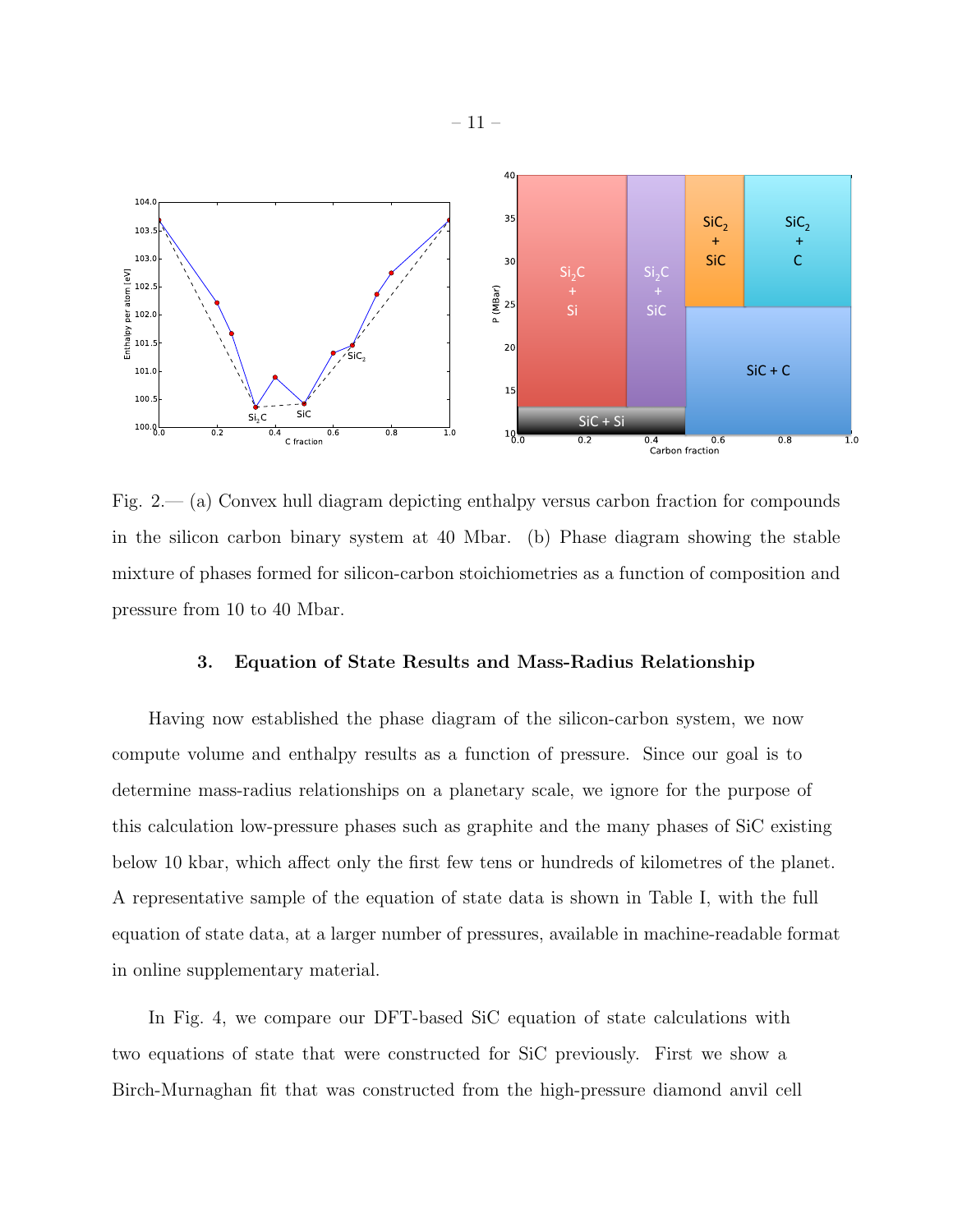experiments by (Aleksandrov et al. 1989). The density of SiC was determined with x-ray diffraction measurements up to a pressure of 0.425 Mbar. Results were fit to a third order Birch-Murnaghan equation (Birch 1947). Even though this equation was constructed to describe the compression of materials, significant uncertainties are introduced when one extrapolates this EOS fit by two orders in pressure. It is therefore not too surprising that our DFT calculations predict densities for SiC that are between 20 and 35% higher. (Seager et al. 2007) combined the experimental results by Aleksandrov el. al. with the predictions from the Thomas-Fermi-Dirac theory (Salpeter & Zapolsky 1967) in order to construct a modified polytrope equation of state for SiC for the purpose of planetary interior modeling, which was later also used by Madhusudhan et al. (2012). The densities derived from the modified polytrope equation of state are approximately 12% lower than we obtained with DFT calculations. This correction directly implies that the radii of SiC planets have been significantly overestimated previously (Seager et al. 2007; Madhusudhan et al. 2012). Since DFT has been validated for a wide range of materials and thermodynamic conditions (Tuckermann 2002; Kirchner et al. 2012; Parrinello 1997) and the Thomas-Fermi-Dirac theory only becomes valid at ultra-high pressures where chemical bonds can no longer exist, we consider our DFT results significantly more reliable in the megabar regime under consideration.

Following Seager et al. (2007), we solve the equations of hydrostatic equilibrium and mass conservation to derive the mass-radius relationship of different planets,

$$
\frac{dP}{dr} = -\frac{Gm\rho}{r^2},\tag{1}
$$

$$
\frac{dm}{dr} = 4\pi r^2 \rho. \tag{2}
$$

We start the integration in the planet's center with  $r = 0$ ,  $m = 0$ , and a central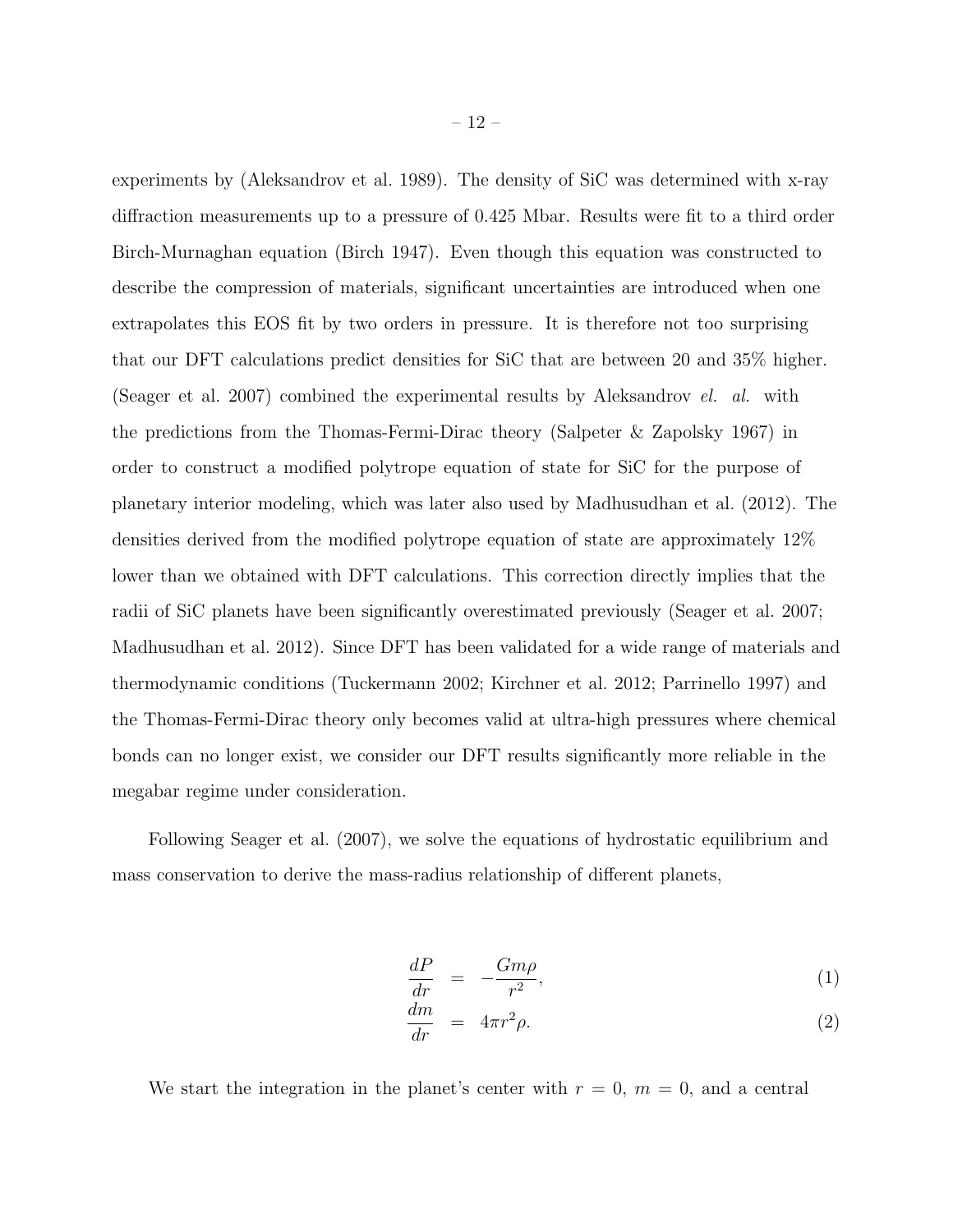pressure,  $P = P_c$  and then integrate outwards until the pressure decreases to zero.  $m(r)$ labels the mass that is enclosed in radius r. The second equations describes how  $m(r)$ changes when a new mass shell is added. The first equation characterizes the change in pressure that balances the difference in gravitational potential that an additional layer introduces. For efficiency reasons, we solve these equations with a fourth order Runge-Kutta method using a fixed step size of  $dr = 50 \,\text{km}$ . Alternatively a simple Euler integration with  $dr = 1$  km may also be used. The equation of state only enters through  $\rho = \rho(P)$ . We assume that temperature effects are small (Seager et al. 2007). For each material's phase, we construct a separate spline function,  $\rho = \rho(P)$ , to interpolate our DFT results. When a phase transition occurs at a certain pressure, we switch discontinuously from one spline function to the next.

We integrated the equations 1 and 2 for pure SiC planets to learn how differences in the equation of state affect the mass-radius relationship. Figure 4 shows that our DFT results imply that SiC planets are approximately 5% smaller than predicted by Seager et al. (2007) and Madhusudhan et al. (2012). Because of this correction, it is no longer valid to model 55 Cancri e as a pure SiC planet, which was one possible scenario that was recently proposed by Madhusudhan et al. (2012) among other interior models. Our DFT results instead predict 55 Cancri e to have another light outer layer in addition to the SiC core. A likely candidate would be a carbon layer.

Following Madhusudhan et al. (2012), we constructed a suite of ternary interior models with an iron core, a SiC mantle and an outer carbon layer. The central pressure,  $P_c$ , and the pressures where we switch from iron to SiC,  $P_1$ , and from SiC to carbon,  $P_2$ , are free parameters. We constructed a fine 3D grid ranging from  $6.5 \le P_c \le 24.5$  Mbar and  $0 \le P_1/P_c \le 1$  and  $0 \le P_2/P_1 \le 1$ . We selected models where the sum of the  $\chi^2$  deviations in mass and radius from the observed values were less than 2. We adopted a radius value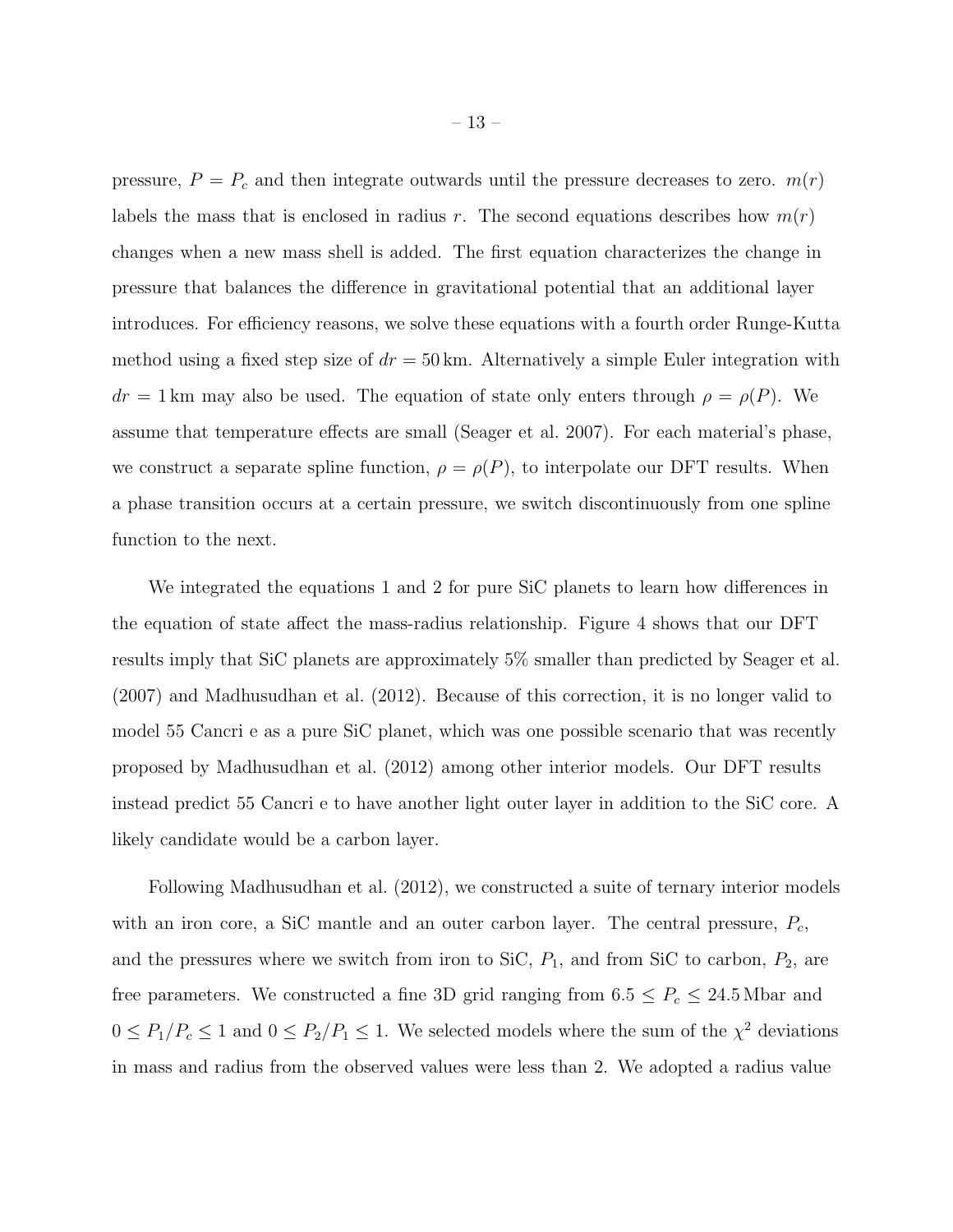of 2.173<sup>+0.097</sup> $R_E$  that combined Spitzer and MOST observations (Gillon et al. 2012) rather than constructing interior models for each radius measurement separately. A mass of  $M = 8.39 \pm 0.38 M_E$  (Endl et al. 2012) was assumed. All valid models are summarized in the compositional diagram in Fig. 5. When we performed this analysis with a modified polytrope EOS for SiC, our results are consistent those by Madhusudhan et al. (2012) and a planet of pure SiC would be consistent with observations. However, when we switch to using our more accurate DFT EOS for SiC, maximum SiC fraction drops to only 52%. Because we predict SiC to be a denser material, a thick outer carbon layer must compensate for this change.

In Fig. 5, we compare the iron and SiC mass fractions from our Fe-SiC-C models that match the observed mass and radius. In the inset we display the same information in a conventional ternary composition diagram where each corner corresponds to a planet of one material only. When we compared the effects of using our DFT equation of state for SiC with the modified polytrope EOS from Seager et al. (2007), all other model parameters were kept constant. Both equations of state consistently predict that 55 Cancri e can only contain up to 18% iron. This limit appears to be insensitive to changes in the SiC and Fe equations of state because the density of iron is so much higher than that of the other materials. Based on our DFT results, we predict 55 Cancri e to be a carbon rich planet with a carbon fraction of 48% or more. All permitted models fall into a triangle in composition space that is spanned by three limiting cases: a) pure carbon planet, b) an iron-free SiC-C planet with 48% carbon, and c) an SiC-free iron-carbon planet with 82% carbon. It is not possible to resolve this degeneracy with the existing constraints on mass and radius. In principle, additional information we be obtained from in situ simulations (Bond et al. 2010).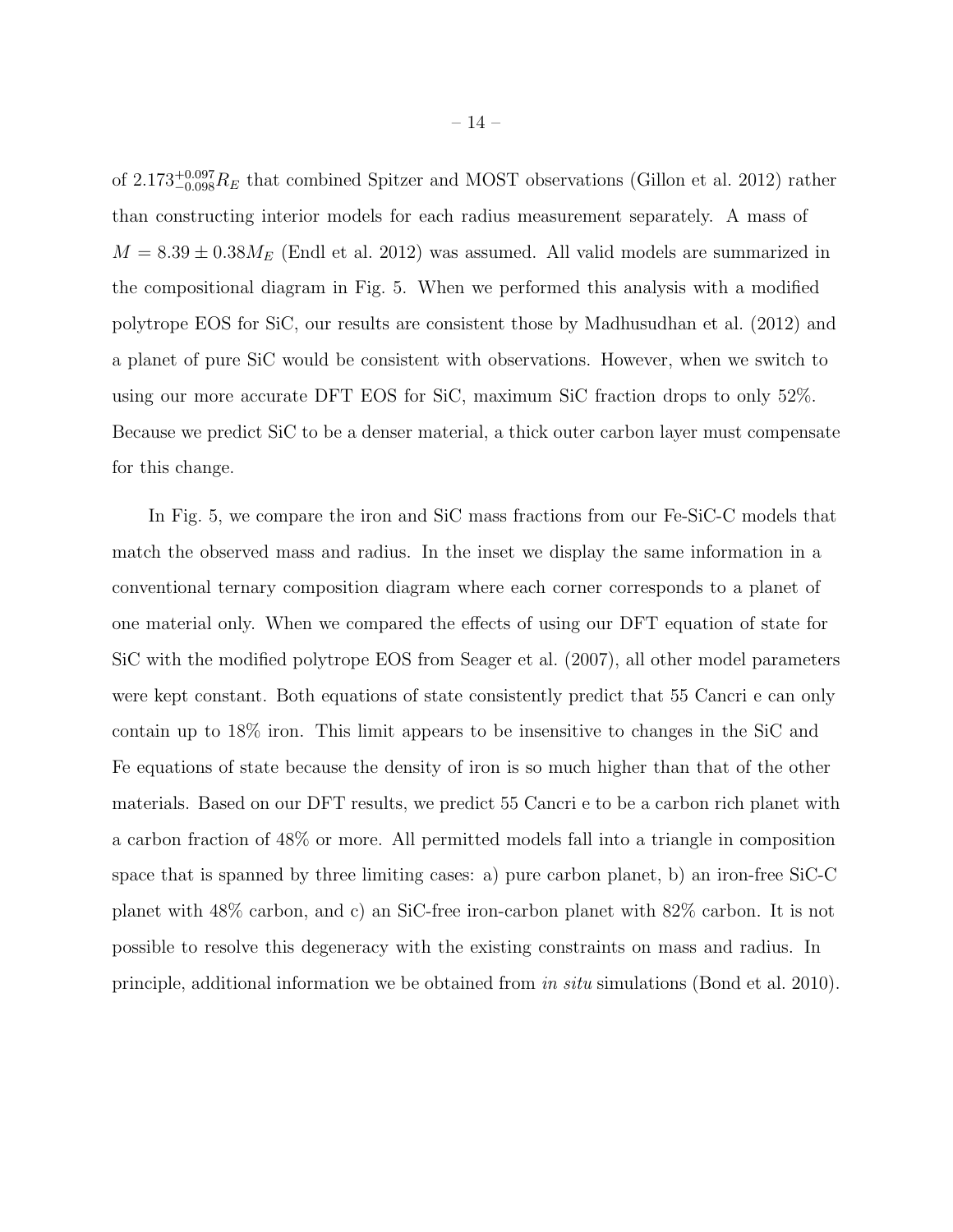#### 4. Interior Structure of Si-C Planets

In this section, we explore how the formation of the novel compounds,  $\text{SiC}_2$  and  $\text{Si}_2\text{C}$ , will affect in the interior structure of Si-C planets. From our DFT simulations, we derived the compositional phase diagram in Fig. 3. This diagram describes which minerals would form from a Si-C mixture at a certain pressure. For example a carbon-rich Si-C mixture would split into SiC and carbon for pressures up to 25 Mbar. For higher pressures, this mixture would split into  $\text{SiC}_2$  and  $\text{SiC}$  or, for carbon fractions larger than 67%, would form  $SiC<sub>2</sub>$  and carbon. For silicon-rich assemblages, a similar change is triggered by the formation of  $Si<sub>2</sub>C$  at 13.6 Mbar.

First we will discuss the formation of a carbon-rich planet with carbon atom fraction of 95%. We make the assumption of homogeneous accretion of SiC and carbon in fixed proportions. Materials in the planetary interior differentiate and form separate layers that are sorted by density. Each layer is assumed to be homogenous but have distinct chemical composition and be fully convective. As we know from Earth, phase transitions will not inhibit convection unless they are associated with chemical heterogenities.

For an accreting carbon-rich planet, these assumptions and the phase diagram in Fig. 3 imply the formation of a two-layer planet with a SiC core and carbon mantle until the planet exceeds a critical size. For a carbon fraction of 95%, this critical size corresponds to a planet with a radius of  $2.886R_E$  and a mass of  $24.92M_E$  as illustrated in Fig. 6 a. The SiC core would be comprised of only  $2.77M_E$  and have a radius of  $1.04R_E$ . If the pressure at the core-mantle boundary exceeds 25 Mbar,  $\text{SiC}_2$  will form from SiC and carbon. Since  $\text{SiC}_2$ has an intermediate density, this new layer will form in between the SiC core and carbon layer. If additional SiC-C material is accreted onto the surface of the planet, the increased gravitational force will temporarily increase the pressure at the  $SiC_2-C$  boundary beyond 25 Mbar. When the sinking SiC material arrives to the bottom of the carbon layer, it will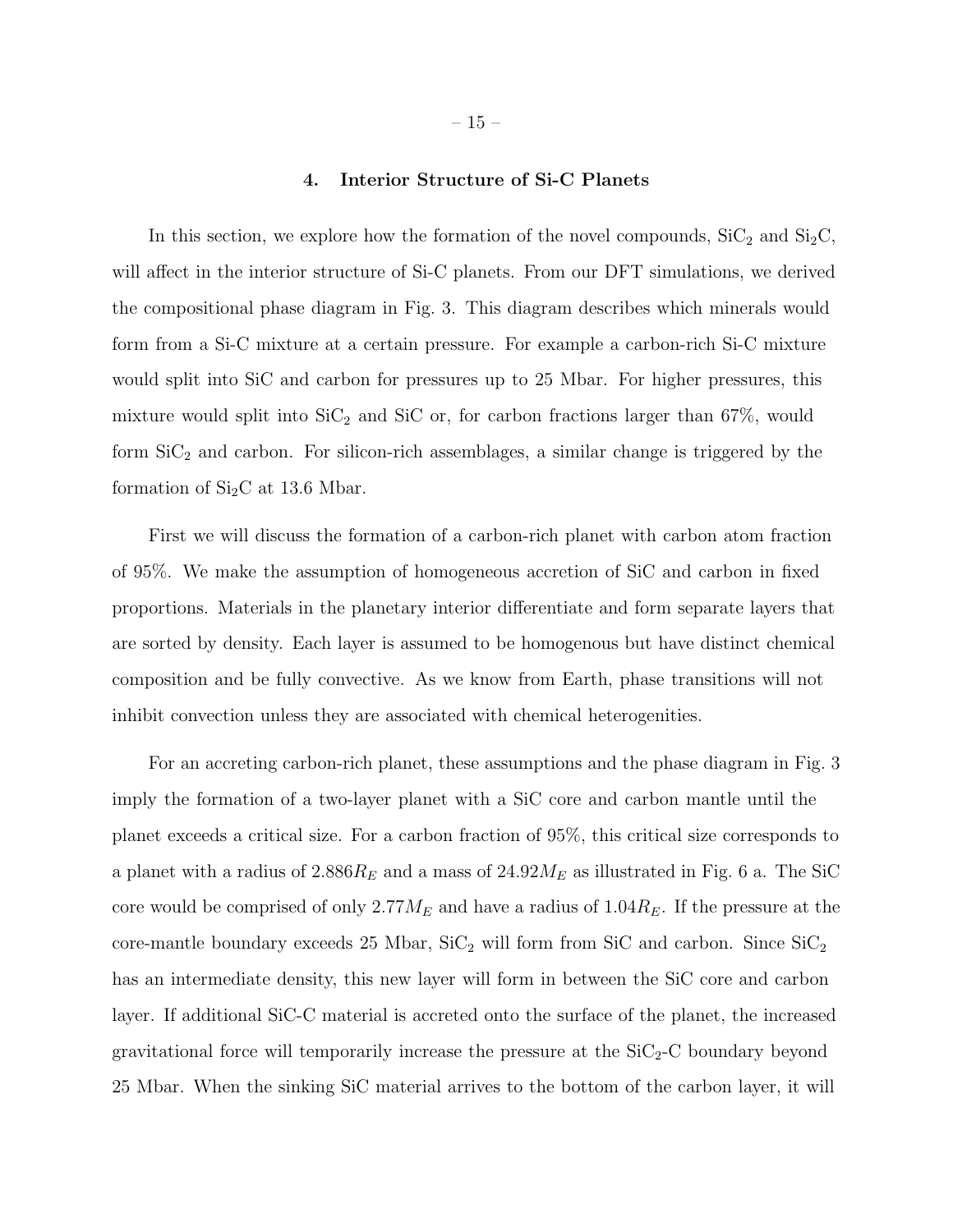react with the carbon present to form additional  $\text{SiC}_2$ . Assuming plenty of  $\text{SiC}$  is available, this implies the existance a feedback mechanism that stabilizes the pressure at the  $SiC_2-C$ boundary at 25 Mbar during accretion.

However, determining whether sufficient SiC is available at  $SiC_2-C$  boundary is not straightforward. If one grows the planet assuming a constant total composition and that the  $SiC<sub>2</sub>-C$  boundary remains at the critical pressure of 25 Mbar, then some reactant SiC material has to come from the SiC core. Assuming the core provides sufficent SiC, the planet will assume the state of chemical equilibrium shown in Fig. 6 b. As the planet mass increases from 27.68 to 29.00  $M_E$  during accretion, the SiC core would shrink from 2.77 to only 1.32  $M_E$  in such a model. This would require a significant amount of gravitational energy and it is not obvious which mechanism could provide that. However, planetary interiors are complex and the equilibrium model is certainly one that needs to be considered. The scenario of a shrinking SiC core would share some similarities with the core erosion that has been proposed to occur in giant planets (Guillot et al. 2004; Wilson & Militzer 2012b,a; Wahl et al. 2013).

In the absence of any obvious energy source that would be needed to shrink the SiC and bring the whole planet into chemical equilibrium, we also wish to discuss an alternative dynamic scenario, where no mass is removed from the SiC core. We assume the SiC core would grow up to the maximum size that is reach when the pressure at the  $SiC_2-C$  boundary attains 25 Mbar. From that point on, the  $\text{SiC}_2$  layer would only grows from newly accreted SiC material that sinks through the carbon layer. As the planet mass increases from 27.68 to 29.00  $M_E$ , SiC core would only be more compressed and its radius would shrink from 1.04 to 1.02  $R_E$ . A comparatively thin  $\text{SiC}_2$  layer would form that comprises only 0.20  $M_E$  compared to 2.37  $M_E$  in the equilibrium scenario. The SiC<sub>2</sub> layer would be starved for SiC and the pressure at the  $SiC_2-C$  boundary would reach 26.2 Mbar (Fig. 6 c). This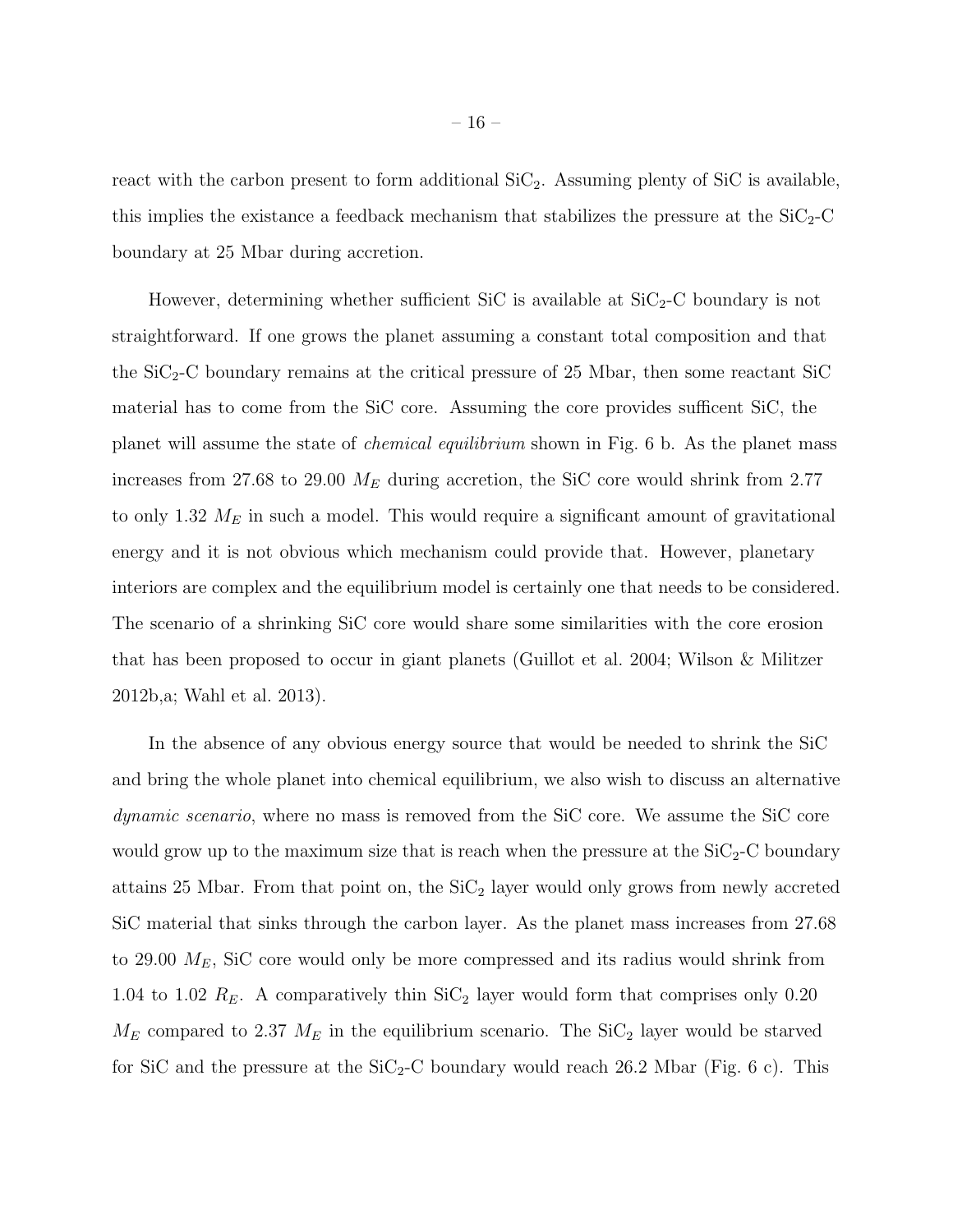exceeds the 25 Mbar needed for  $\text{SiC}_2$  formation but there is insufficient SiC available. This condition is also consistent with the phase diagram in Fig. 3.

For a fixed planet mass and carbon fraction, the deviations in the predicted radii between the equilibrium and the dynamic scenario are very small. For a planet of 29  $M_E$ , we obtained 2.892 and 2.895  $R_E$ , respectively. We conclude either model can be use to compare with observations in the future.

For a silicon-rich planet with a carbon atom fraction of 45%, the differences between the equilibrium and the dynamic scenario area bit more pronounced because the  $Si<sub>2</sub>C$  forms already 13.6 Mbar. A planet may accrete up to 11.62  $M_E$  and reach a radius of 2.091  $R_E$ before the  $Si<sub>2</sub>C$  layer forms (Fig. 7 a). According to the equilibrium model, the SiC core would then completely absorbed into the growing  $Si<sub>2</sub>C$  layer (Fig. 7 b) as the planet reaches a total mass of 16.15  $M_E$ . An amount of 4.84  $M_E$  of Si<sub>2</sub>C would be formed according to the equilibrium picture, while in the dynamic scenario one would predict an intermediate  $Si<sub>2</sub>C$ layer of only 1.36  $M_E$  to form. Fig. 7 shows that the predicted planet radii are again very similar.

In Fig. 8, we summarize the mass-radius relationships of different types of planets. For this purpose, we also revisited the accuracy of the iron EOS used in Seager et al.  $(2007)$  by performing DFT calculations of the relevant *bcc* and *hcp* phases. We identified a modest correction. At 10 and 40 Mbar, we predict densities 2.2% and 4.7% higher. The predicted radii of pure iron planets with 5 and 10 Earth masses would shrink by 1% and 2% respectively.

We added the different types of Si-C planets to Fig. 8. As expected, Si-C planets with 45% and 95% carbon closely track results of the pure SiC and pure carbon planet, respectively. The formation of intermediate  $Si<sub>2</sub>C$  and  $Si<sub>2</sub>C$  layers does not affect the mass-radius relationship significantly. More surprising is that radii of pure SiC planets are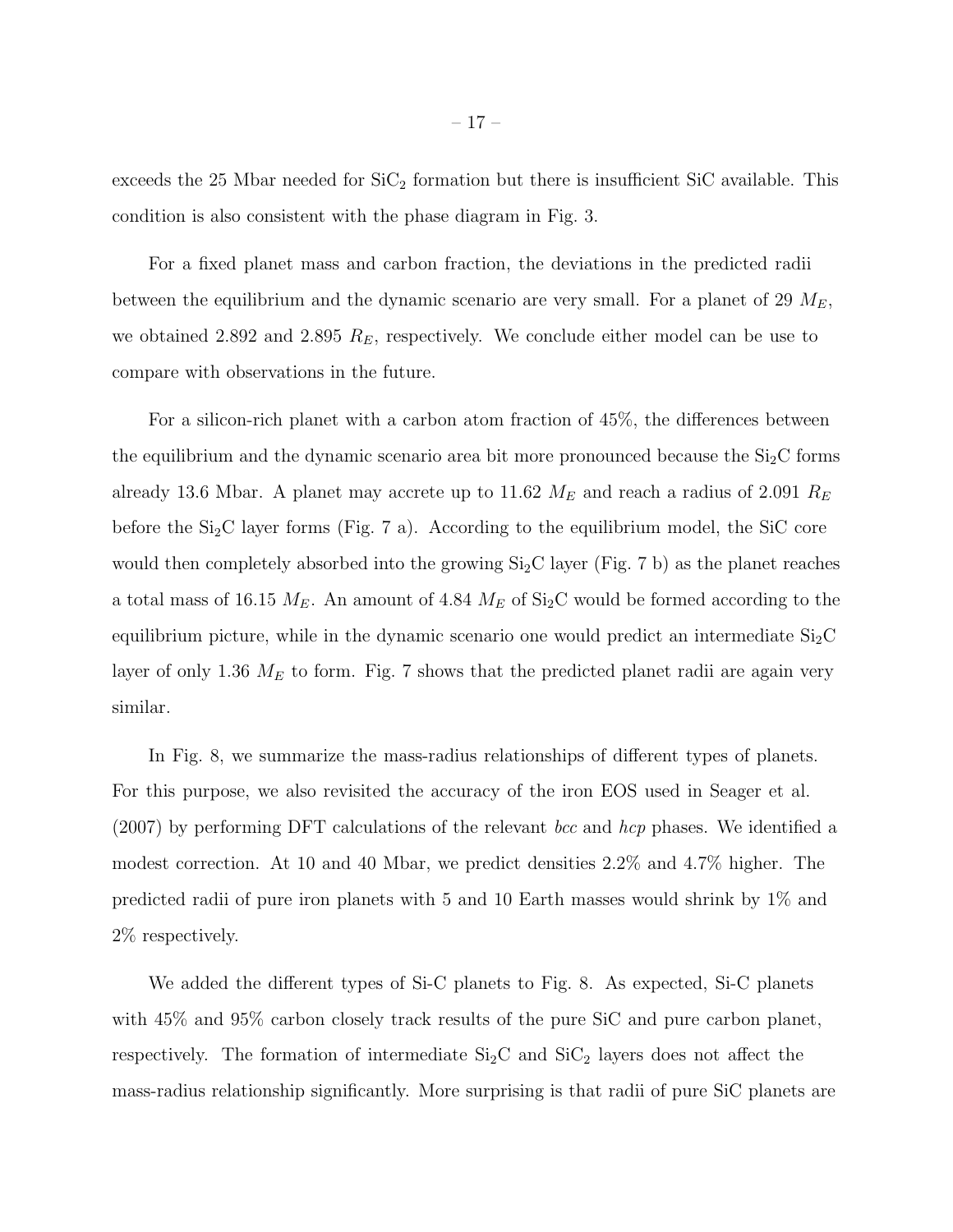very similar to those of rocky planets made of 100% silicates. Our revision of the SiC EOS put this material much closer to silicate rocks. Therefore, SiC cannot serve a low-density material to explain the interior structure when observations suggest a radius larger than that of pure silicate planets.

## 5. Conclusions

We have conducted extensive simulations of the phase diagram and equation of state of the silicon-carbon system at pressures up to 40 Mbar. Using ab-initio random structure search methods, we predicted a new phase of silicon carbide and a bcc to fcc transition in silicon. In addition, we find two phases,  $\text{SiC}_2$  and  $\text{Si}_2\text{C}$  which are formed at high pressures for carbon-rich or silicon-rich stoichiometries respectively. Our newly calculated equation of state for silicon carbide is approximately five percent denser at high pressures than the extrapolated equation of state used in previous works, leading to a significant downwards revision of predicted mass-radius relationships for SiC-C planets and eliminating the possibility of a 55 Cancri e model made of pure SiC. We also present a revised equation of state for iron.

At present, 55 Cancri e remains the sole identified candidate for a silicon-carbon dominated exoplanet, however its C/O ratio is not yet well enough constrained to eliminate the possibility that the planet may be silicate-dominated after all. Future work to identify and characterise additional carbon planet candidates may be able to resolve the question of the existence and composition of carbon-based planets.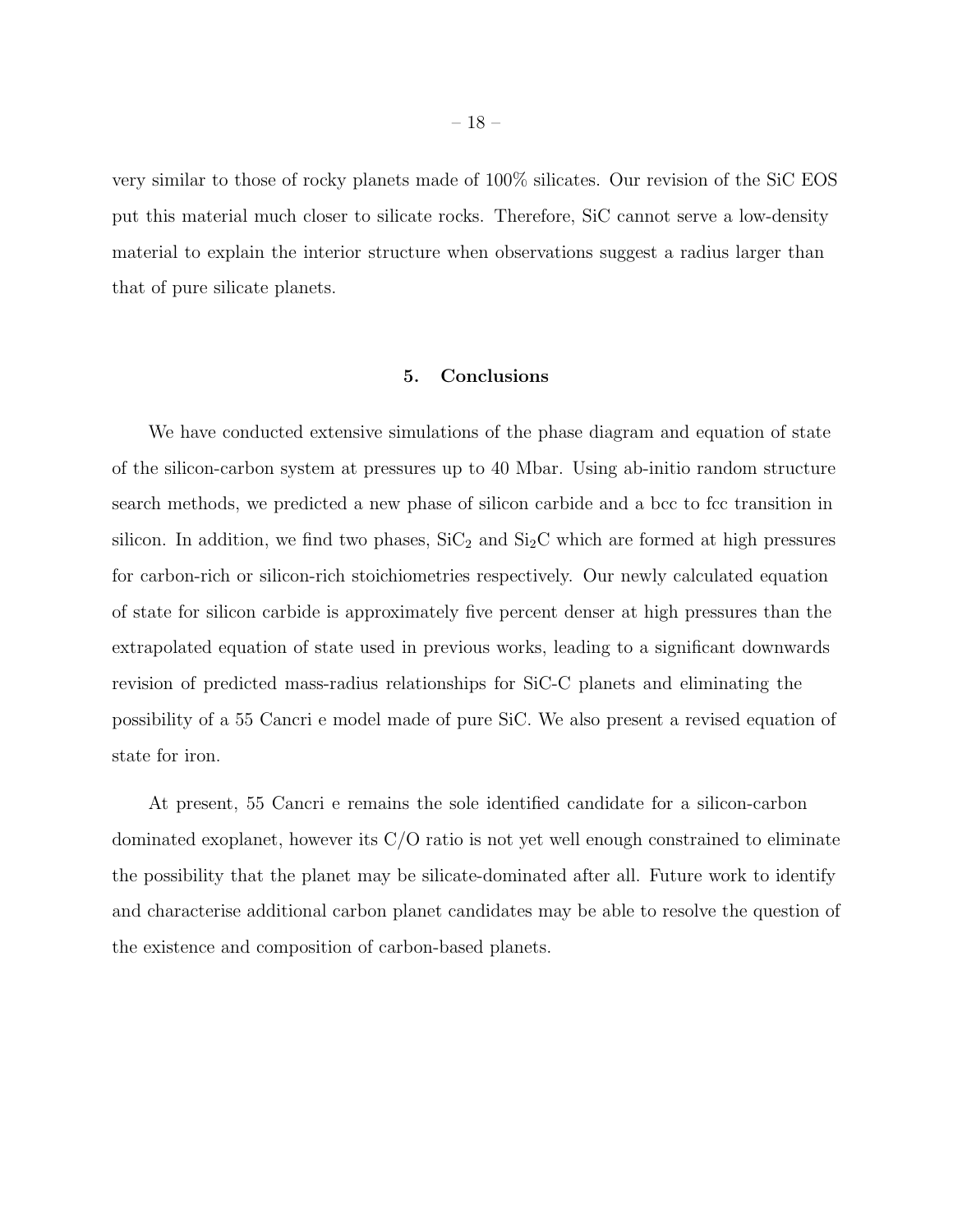

Fig. 3.— (a) Pressure vs enthalpy graph for the examined  $Si<sub>2</sub>C$  and  $Si<sub>2</sub>C$  structures. (b) Phase diagram of composition versus pressure for the silicon carbon binary system at pressures from 10 to 40 Mbar.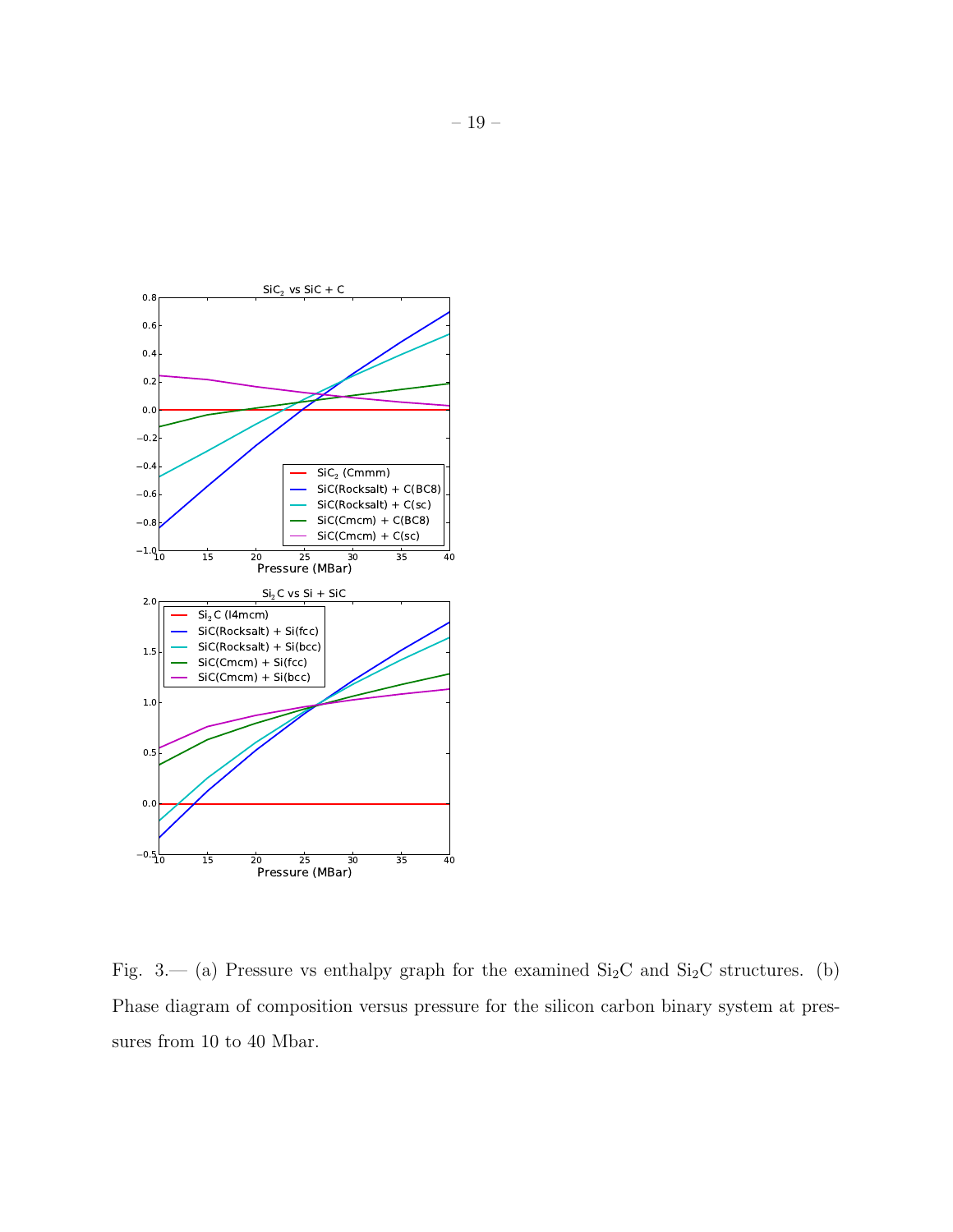

Fig. 4.— The upper panel compares the density of SiC as function of pressure predicted from our DFT calculations with the Birch-Murnaghan fit to the experimental data (Aleksandrov et al. 1989) and modified polytrope EOS by Seager et al. (2007). The discontinuity of DFT curve marks the phase transition from the rocksalt to the *Cmcm* structure. Since our DFT calculations predict SiC to be more dense at megabar pressures, we predict the radii of SiC planets to be significantly smaller, which is illustrated in the lower panel. Thus, 55 Cancri e can no longer be composed purely of SiC. A ligher outer layer, e.g. made of carbon, is needed to explain the oberved mass and radius.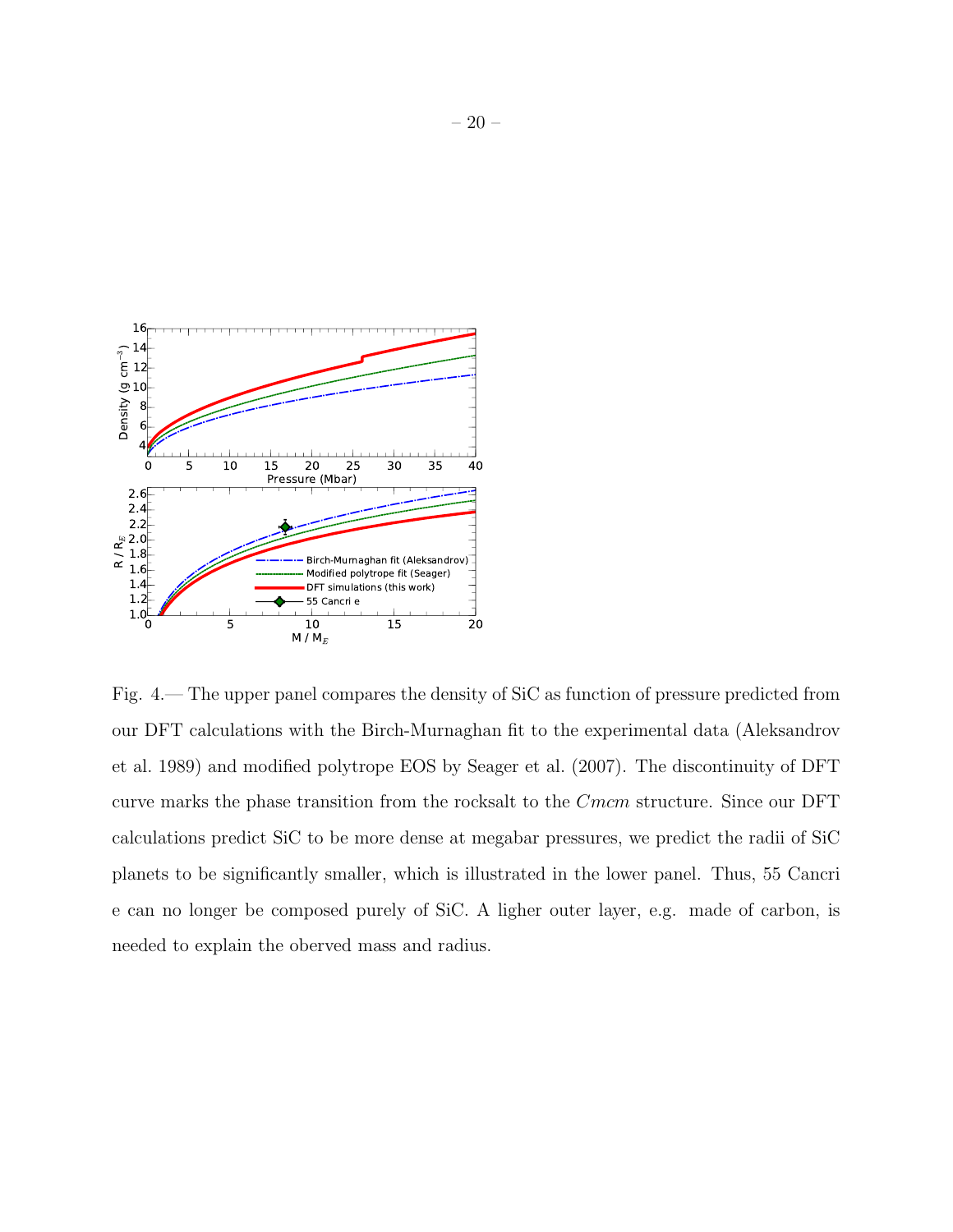

Fig. 5.— SiC vs. iron mass fraction for three-layer iron-SiC-C planet models that were constructed to match the observed mass and radius of 55 Cancri e,  $M=8.39\pm0.38M_E$  and  $2.173_{-0.098}^{+0.097}R_E$ . The hatched area shows valid models based on a modified polytrope EOS of SiC (Seager et al. 2007). Using the our DFT SiC EOS, the permitted SiC fraction shrinks significantly (red filled area). The inset shows the same information in an conventional ternary compositional diagram where each corner corresponds to a planet made of only one material. The DFT results imply that 55 Cancri e is composed of 48% carbon or more.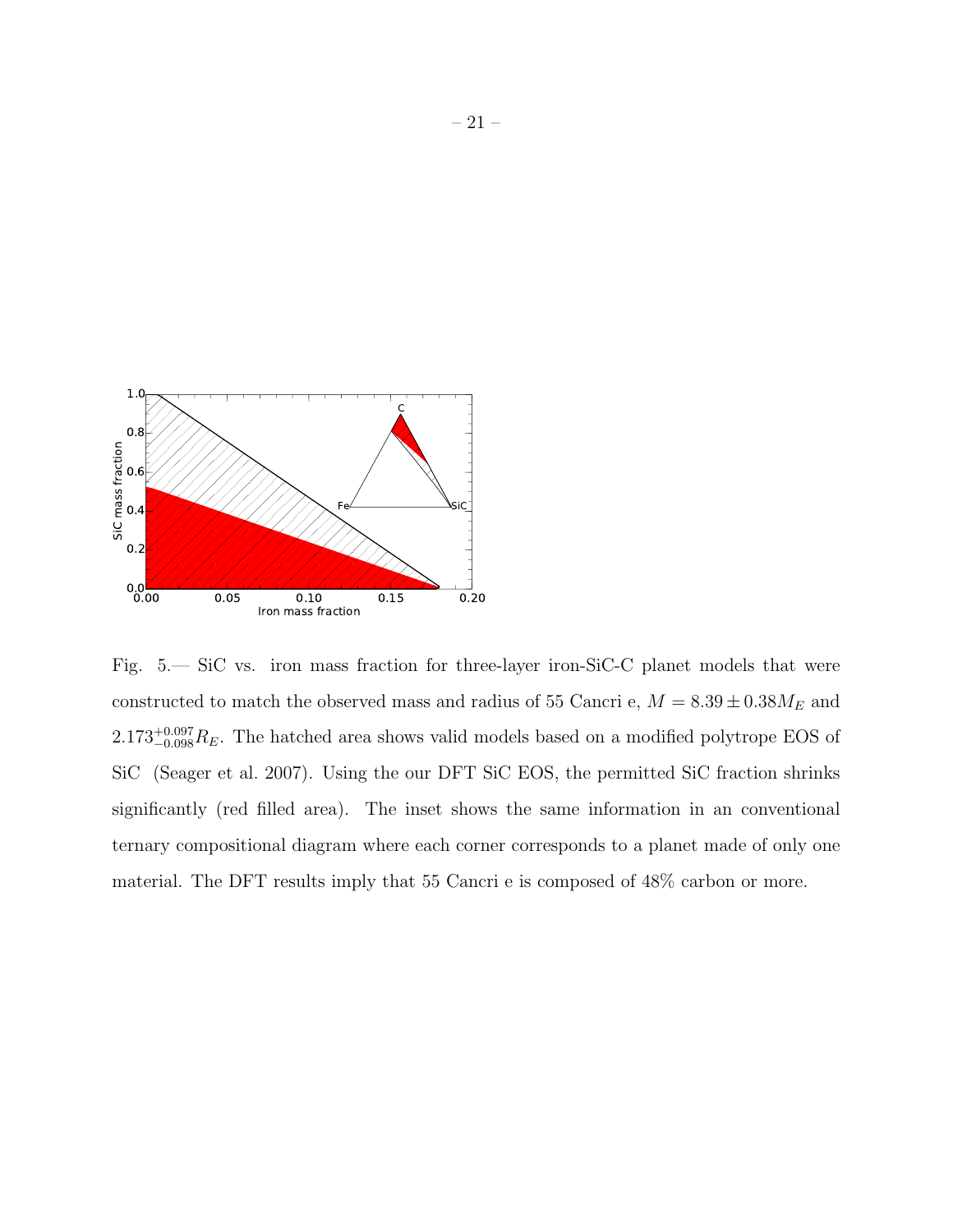

Fig. 6.— Interior models for Si-C planets with carbon fraction of 95%. The left panel illustrates the largest size such a planet can reach before an intermediate  $SiC_2$  layer forms. The middle panel shows a planet in chemical equilibrium with such a layer. The right planet displays an alternative, dynamic interior model for the same total mass where the SiC core was not permitted to be absorbed into the forming  $\mathrm{SiC}_2$  layer.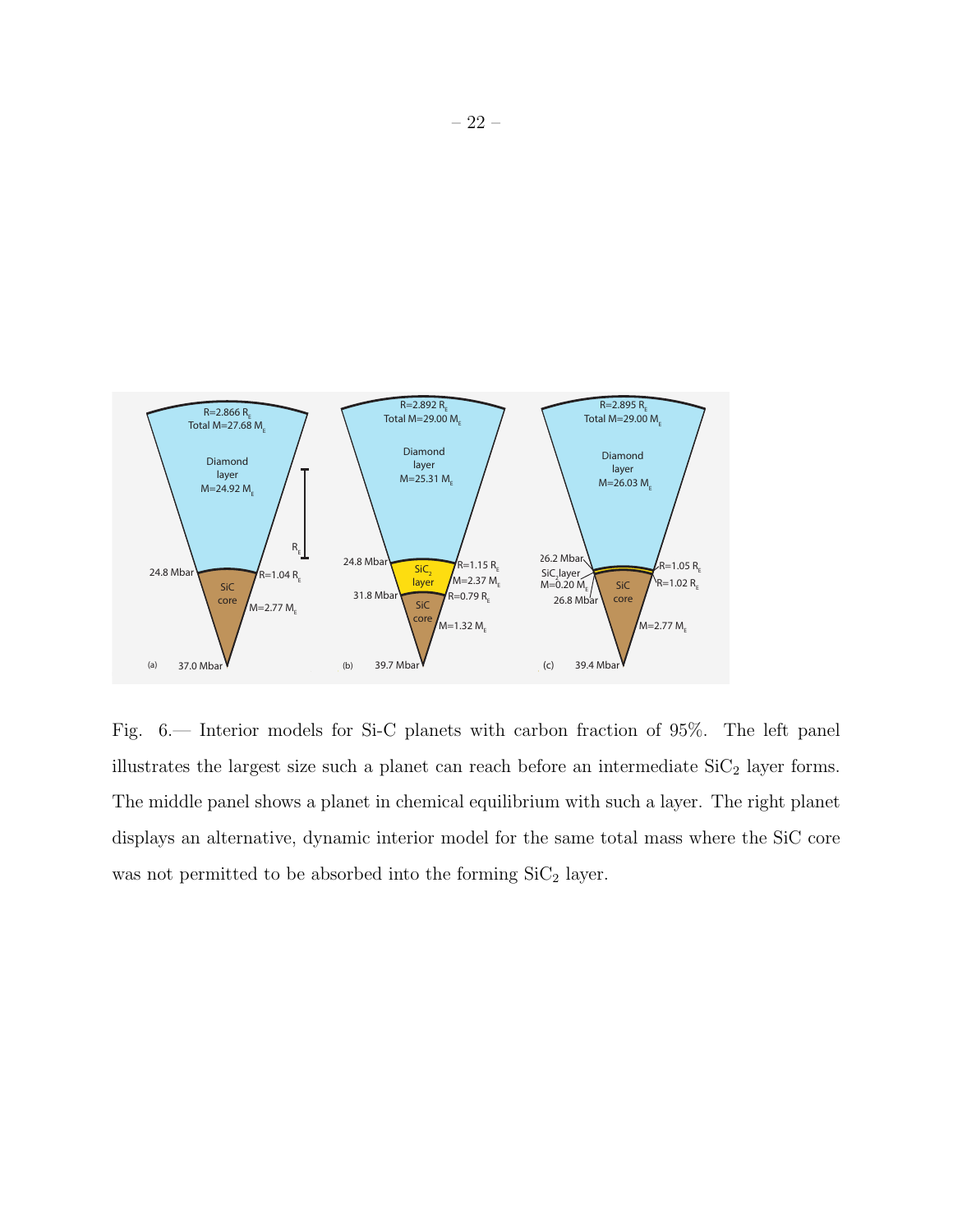

Fig. 7.— Interior models for Si-C planets with carbon fraction of 45%. Similar to Fig. 6, the left panel shows the largest possible planet without an intermediate  $Si<sub>2</sub>C$  layer. The middle panel displays a planet in chemical equilibrium where the SiC core has been absorbed completely into Si2C layer. with such a layer. The right planet shows an alternative, dynamic interior model where SiC core was not permitted to shrink.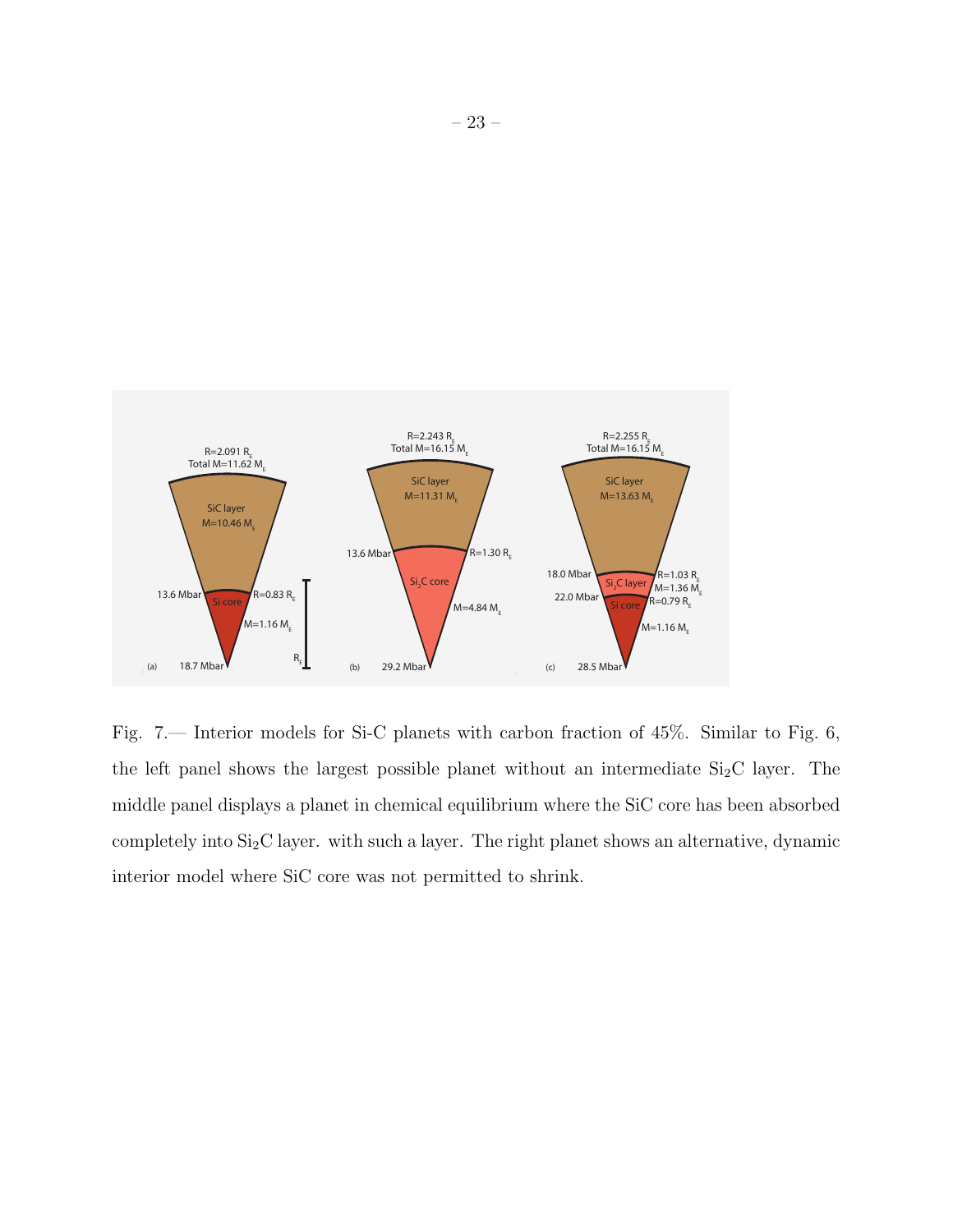

Fig. 8.— Mass-radius relationship for different types of planets in Earth units. The arrows indicate the minimum mass that is required for carbon and silicon-rich planets to form intermediate layers of  $SiC_2$  and  $Si<sub>2</sub>C$ , respectively. The mass percentage of carbon is indicated in the caption when appropriate.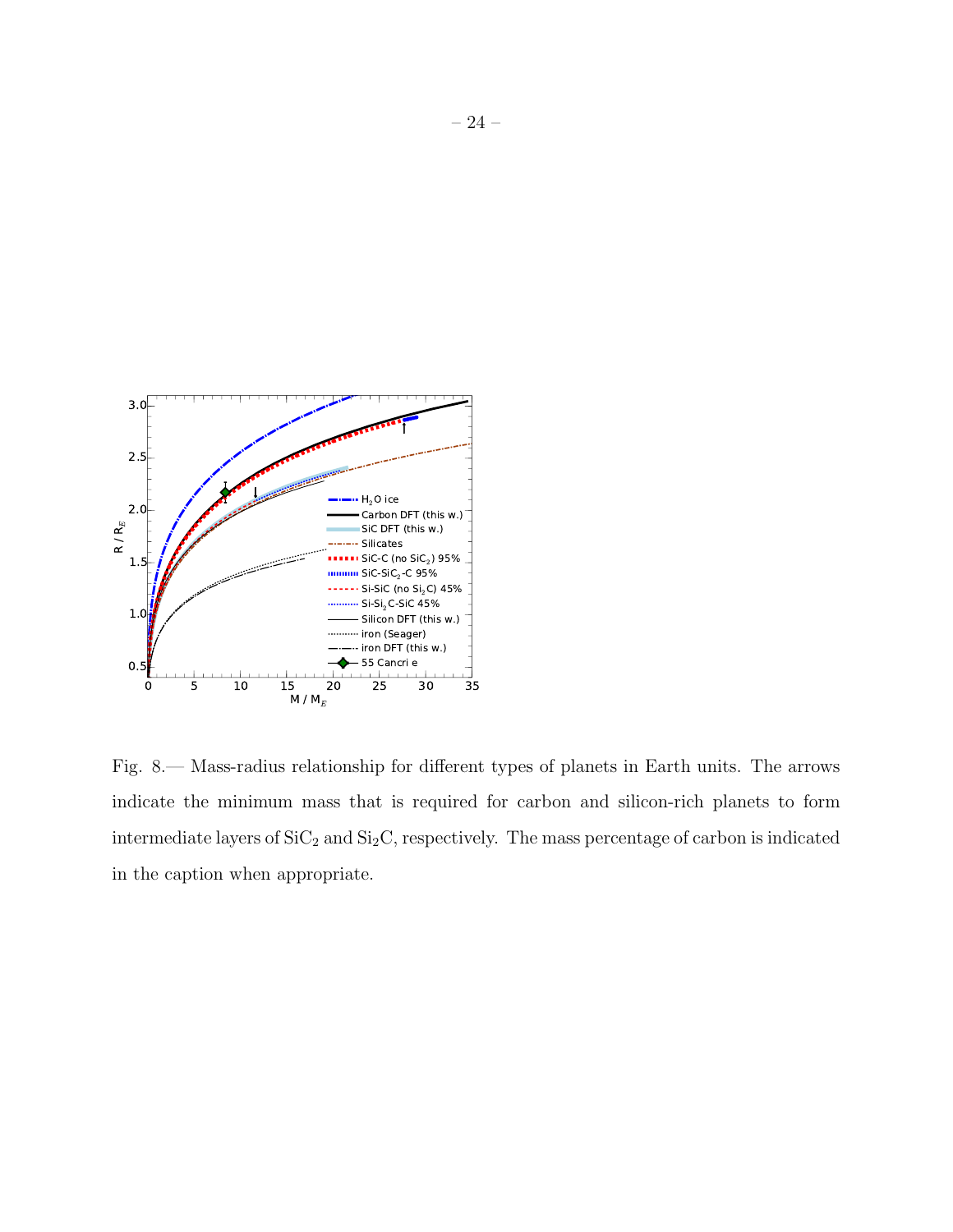#### REFERENCES

- Aleksandrov, I. V., Goncharov, A. F., Stishov, S. M., & Yakovenko, E. V. 1989, J. Exp. Theor. Phys., 50, 127
- Birch, F. 1947, Phys. Rev., 71, 809
- Blöchl, P. E. 1994, Phys. Rev. B, 50, 17953
- Bond, J. C., O'Brien, D. P., & Lauretta, D. S. 2010, Astrophys. J., 715, 1050
- Correa, A. A., Benedict, L. X., Young, D. A., Schwegler, E., & Bonev, S. A. 2008, Phys. Rev. B, 78, 024101
- Demory, B.-O., Gillon, M., Deming, D., et al. 2011, Astron. Astrophys., 533
- Duclos, S. J., Vohra, Y. K., & Ruoff, A. L. 1987, Phys. Rev. Lett., 58, 775
- Endl, M., Robertson, P., Cochran, W. D., et al. 2012, 759, 1
- Gillon, M., Demory, B.-O., Benneke, B., et al. 2012, Astron. Astrophys., 539
- Grumbach, M. P., & Martin, R. M. 1996, Phys. Rev. B, 54, 15730
- Guillot, T., Stevenson, D. J., Hubbard, W. B., & Saumon, D. 2004, 35–57
- Kirchner, B., di Dio, P. J., & Hutter, J., eds. 2012, Topics in Current Chemistry, Vol. 307, Real-World Predictions from Ab Initio Molecular Dynamics Simulations (Springer Berlin), 109
- Kresse, G., & Furthmüller, J. 1996, Phys. Rev. B, 54, 11169
- Kuchner, M. J., & Seager, S. 2005, arXiv
- Madhusudhan, N., Lee, K. K. M., & Mousis, O. 2012, ApJ Lett, 759